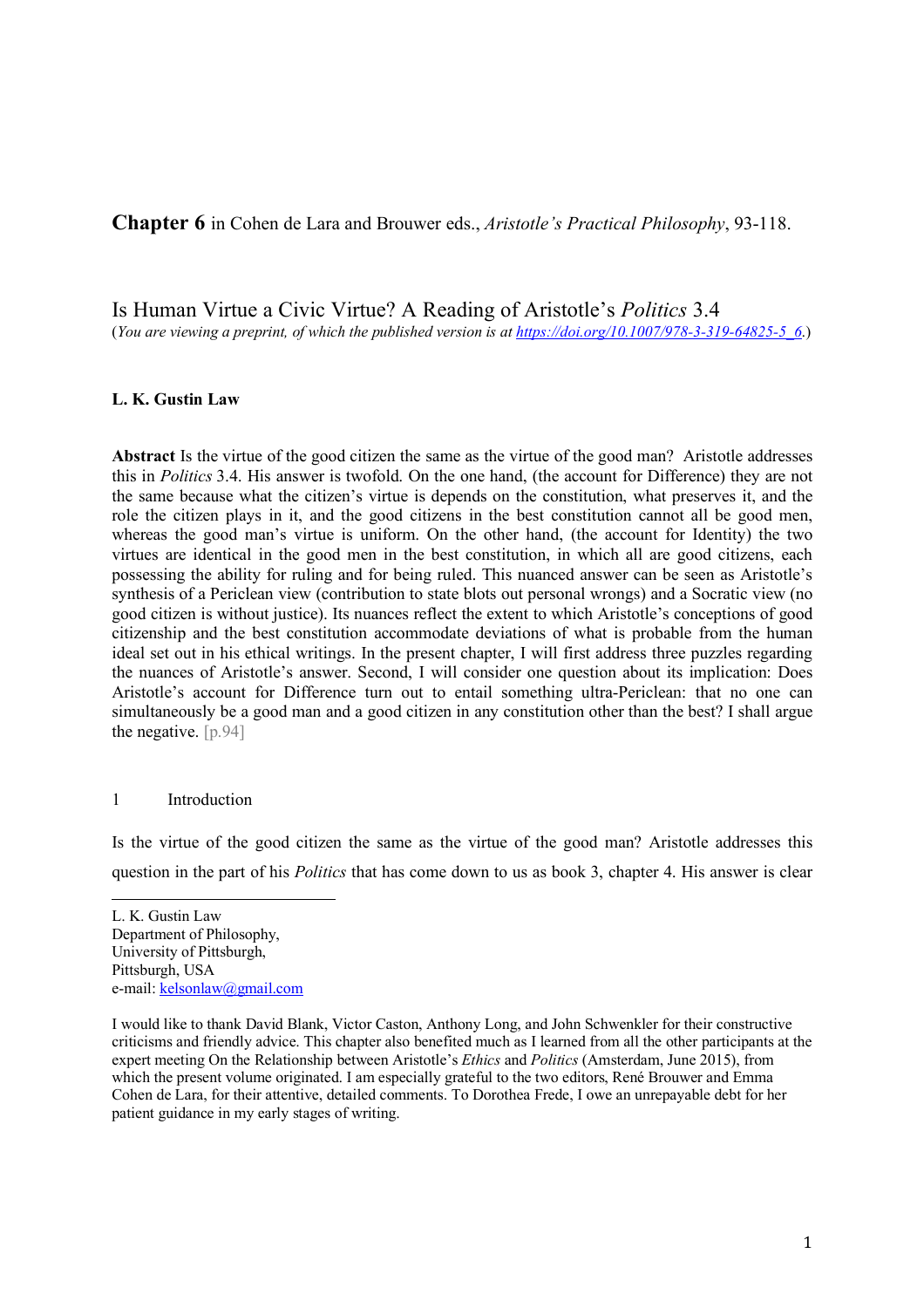enough *in outline*: they are not the same without qualification (call this the Difference Thesis), but identical in the case of the good men in the best constitution (call this the Identity Thesis). More specifically, he holds these theses on the following accounts:

#### *Aristotle's account of the Difference Thesis*

The virtue of a good man and that of a good citizen cannot be the same without qualification (*Pol* 3.4 1277a12-13), both

in the sense that the former is one and complete while the latter varies, depending on the constitution (and what preserves it) and the citizen's task in it (1276b20-35), and

in the sense that citizens in the best constitution must each have the virtue of a good citizen, and yet it is impossible that they would all have the virtue of a good man (1276b35-1277a12).

## *Aristotle's account of the Identity Thesis*

The virtue of a good man and that of a good citizen are identical in the case of the good men in the best constitution  $(1288a37-39)$ ,<sup>1</sup> in which all citizens are good citizens (1277a1-3), each possessing the ability necessary for ruling and for being ruled (1277b13-16).

Richard Kraut describes *Pol* 3.4 as "one of the most difficult and important chapters in the Politics".<sup>2</sup> Its importance lies in the accounts Aristotle gives of the two Theses, which are each significant in their own ways. The Identity Thesis, of all the things that have been said in book 3, is one of three conclusions that Aristotle chooses to summarize at the end of the book. And at least in part from this Thesis, that

it is necessary that the virtue of a man and that of a citizen of the best *polis* be the same…

he infers that

 $\ldots$  in the same way and through the same [means], both a man becomes excellent<sup>3</sup> and one would put together (*sustêseien*) a *polis* ruled by an aristocracy or a king, so that almost the [p.95] same education and habits, too, are what make a man excellent and what make him statesmanlike or kingly. (*Pol* 3.18 1288a38-b2)4

<sup>&</sup>lt;sup>1</sup> Aristotle introduces this topic by asking, "will there be the same virtue of someone, both an excellent citizen and an excellent man?" (1277a14-15) He states his answer, straightforwardly in the positive, in 3.5 (1278a40 b5) and the lines in 3.18 I cite in the running text.

<sup>2</sup> Kraut 2002, 358.

<sup>3</sup> σπουδαῖος in the Greek. For the current study, in direct quotations, I will usually translate σπουδαῖος as "excellent" and ἀγαθός as "good". However, in the passages I go on to discuss, Aristotle seems to use the two Greek adjectives interchangeably: they do not seem to track any distinction that would bear on the issues discussed. So, in paraphrase, reconstruction, and discussion of the content, I will use "good"/ἀγαθός even where "excellent"/σπουδαῖος is the word used in the corresponding passage.

<sup>4</sup> Translations are mine, unless otherwise noted.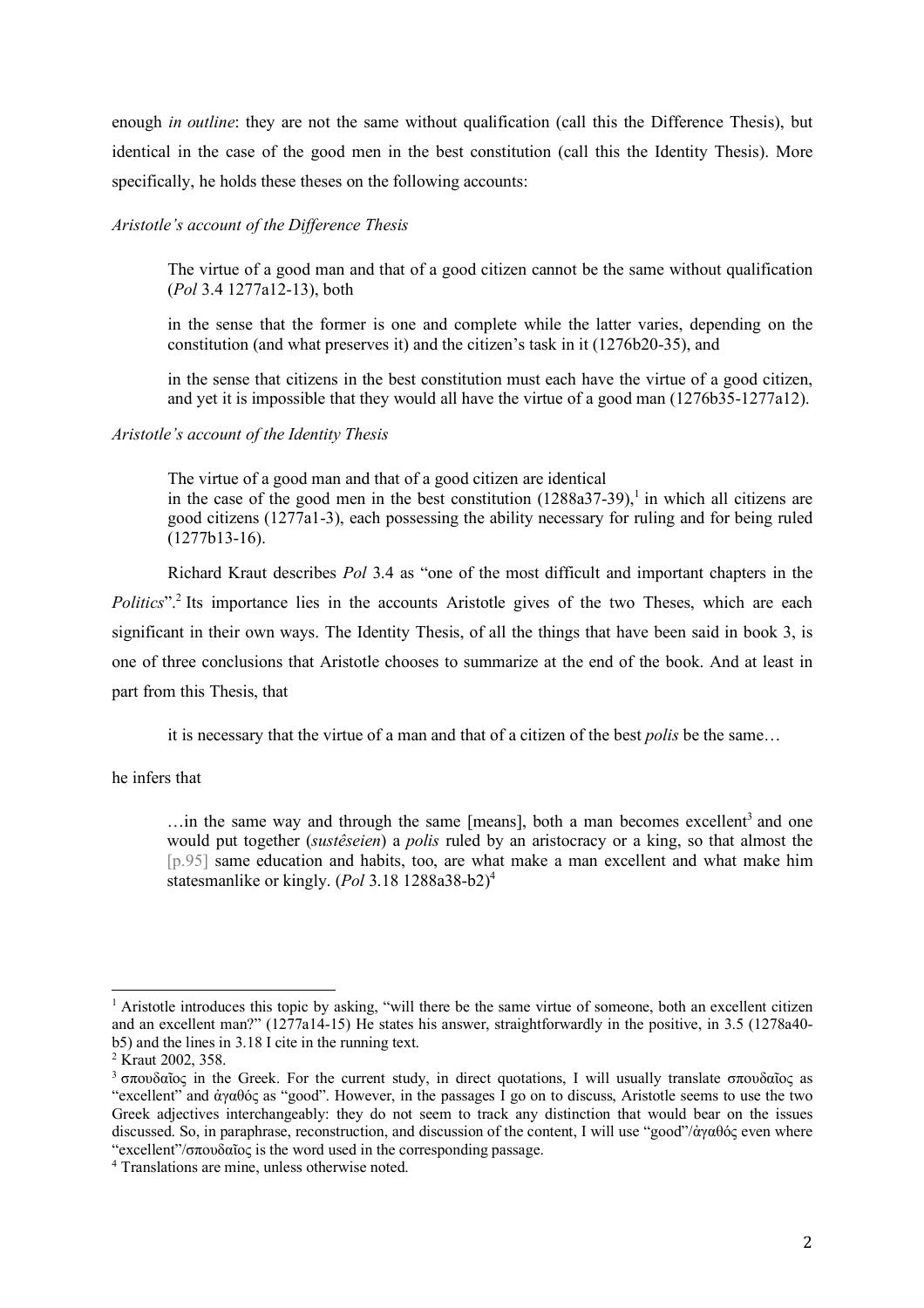Upon this, Aristotle immediately announces the need to discuss how the best constitution (*politeia*) <sup>5</sup> is established. In our time, it is a striking approach to treat the two topics, as Aristotle seems to do, as more or less the same.<sup>6</sup> For, nowadays, it may be more common to regard how the best constitution is established strictly a political question and regard how a person becomes good strictly a moralpsychological question. And to the extent that Aristotle infers this topical sameness from his Identity Thesis in 3.4, the unity of his political and ethical inquiries is grounded in how he takes civic and human virtue to be identical. To understand this unity, then, it is important to understand Aristotle's account for Identity in chapter 3.4.

Aristotle's account for the Difference Thesis is striking in a different way. For example, readers of *Nicomachean Ethics* books 1 and 10 or *Politics* book 77 will have the following impression: the life and activity of a good man is the goal and measure of a *polis*; a *polis* exists *so that*, in it, men may lead lives exercising the good man's virtue. With this impression, we may find the account of Difference in *Politics* 3.4 surprising. It says that the citizen's virtue is not the same as the good man's partly because (the citizen's "task" (*ergon*) is the safety of the constitution (1276b20-34), so that) the citizen's virtue is relative to the type of constitution he lives in. Surely, if the good man and the constitution he lives in do not fit one another, is it not the constitution that is inadequate? Can the presence of the good man not only make the community better? What different virtue shall we ask of him? Furthermore, it seems to follow from the account of Difference that "the good man *cannot* be a good citizen (in the sense of contributing to the preservation of the constitution)" in any constitution other than the best without ceasing to be a good man, as Newman concludes on Aristotle's behalf.<sup>8</sup> For example, what Aristotle calls a democracy, a deviant constitution by his light (*Pol* 5.9 1310a25- 35), is preserved perhaps only if enough citizens value the freedom to do whatever they like. Since this attitude helps preserve democracy, it seems to be part of the civic 'virtue' for it, according to the account of Difference. Can a good man who finds himself in such a society, dismissing such 'freedom' with contempt, not be a good citizen, according to Aristotle?

[p.96] The Difference and Identity accounts, recall, are the two sides of Aristotle's answer on whether the virtue of the good citizen is the same as that of the good man. Each side may appear striking perhaps because Aristotle is trying to strike a delicate balance. He may want his conception of civic virtue, on the one hand, to account for constitutions that are deficient but still pass as constitutions (that are worth preserving) and, on the other, to reflect the primacy of the best

<sup>5</sup> "Constitution" is how I translate πολιτεία whenever Aristotle uses it generically to mean the organization or the form of any polis. (Where he uses πολιτεία to mean constitution of a specific kind, I would translate it as "polity", following Reeve 1998.)

 $6$  This unitary vision also surfaces in 8.1 1337a14-18: "The character proper to each constitution usually guards it as well as establish (καθίστησιν) it from the beginning (e.g. the democratic character, a democracy; and the oligarchic one, an oligarchy), and a better character is always causative of a better constitution."

<sup>7</sup> For ease of citation and reference, here I will follow the traditional ordering of the eight books of the *Politics*. So, e.g. 'book 7' refers to the book that begins at 1323a14.

<sup>8</sup> Newman 1887-1902, vol. 3, 155.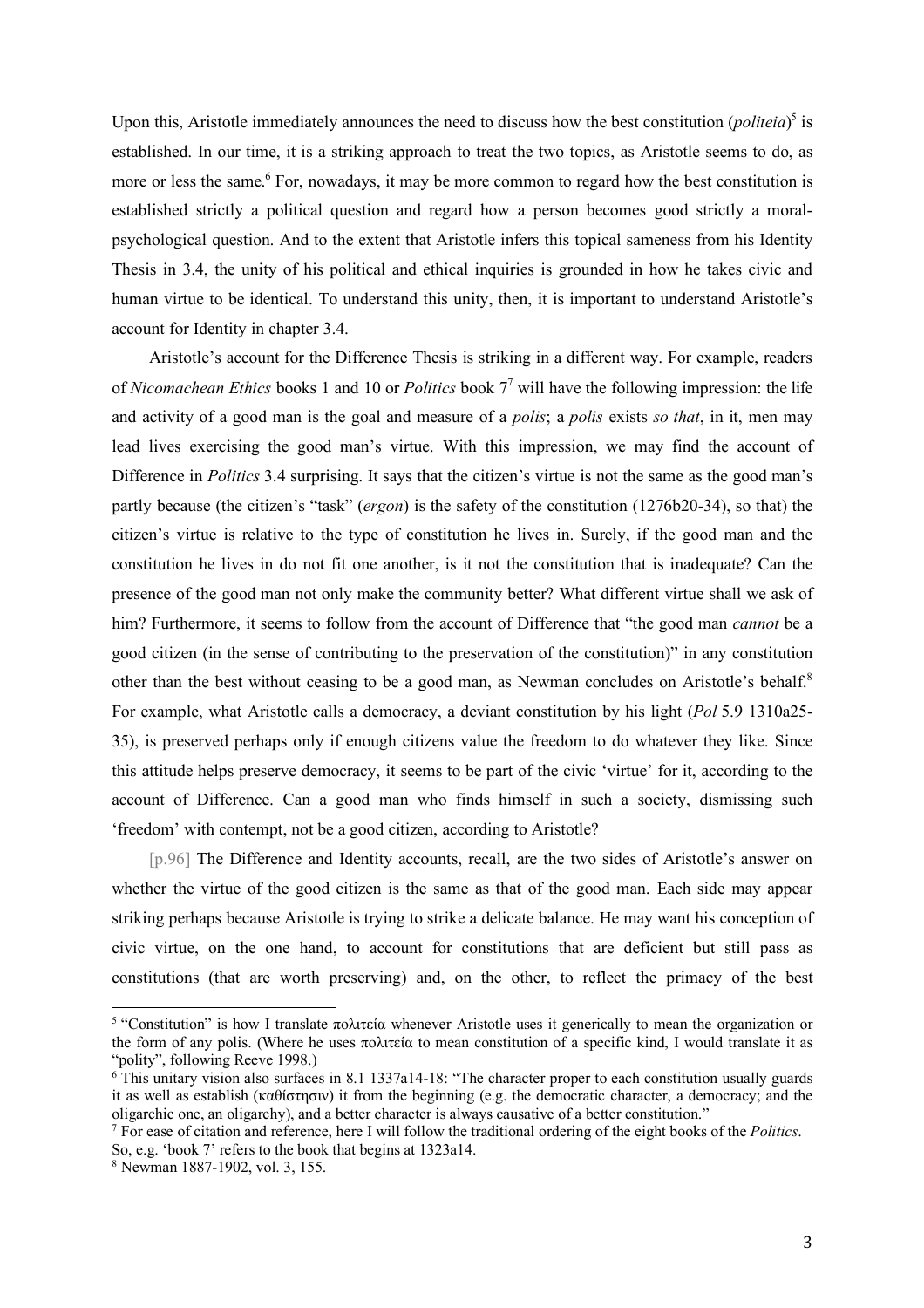constitution and the virtue of a good man. <sup>9</sup> As William Lambert Newman observes, in *Pol* 3.4 Aristotle seems to be holding a middle course between two pre-existing views.<sup>10</sup> According to one, a man is good and honorable insofar as he serves the advantage of his *polis*, whatever its constitution *and* whatever personal flaws the man has. A sentiment of this kind is expressed, for example, in Pericles's Funeral Oration, as it is related in Thucydides 2.42. According to the other, it is impossible to have civic virtue without moral virtue. For example, Socrates, as reported in Xenophanes's *Memorabilia* 4.2.11, elicits his interlocutor's agreement that one cannot be a good citizen without being just. In effect, Aristotle agrees with Socrates by affirming that the virtue of a good citizen is that of the good man – but only under the *paradigm* constitution. And he accommodates the Periclean sentiment as he acknowledges the safety of the state as the function of the citizen, granting that civic virtue is relative to the given constitution, but he denies that any such virtue is *thereby* what makes one a good human being. The nuances of Aristotle's 'middle way' reflect the extent to which his conceptions in the *Politics,* of good citizenship and of the best constitution, accommodate deviations of what is probable from the human ideal set out in his *Ethics*. 11

*Politics* 3.4 is not only important but also difficult, and it is difficult precisely in its nuances. For although Aristotle's accounts for Difference and Identity are simple in outline, they are perplexing upon closer scrutiny. I aim to solve three puzzles about the two accounts. The first puzzle pertains to the account of Difference, which claims that it is *impossible* for the citizens even in the best constitution all to be good men. In what sense might it be the case? The second puzzle: How could those who are good citizens (even in the best constitution) but not good men be capable of ruling well as the account for Identity claims, given that only a good man has what qualifies one to be a ruler (in the best constitution)? Lastly, from the accounts of both Theses arises the third puzzle, which is about the a good man in the best constitution. It is part of the account of Identity that, in the best constitution, in which the good man's virtue *is* his citizen-virtue, all citizens must have the ability needed to rule *and to be ruled*. This apparently implies that the virtue of a good man, too, has to exhibit both the ability to rule and the ability for being ruled. How, then, could Aristotle consistently maintain, in his account of Difference, that the virtue of a good man differs from that of a citizen by being uniform *despite the variation in civil role*?

[p.97] After reviewing, in §2, an existing interpretation by Richard Kraut, I will take on the three puzzles one at a time in §§3-5. At the end, in §6, we will revisit a question about *Politics* 3.4's implication. Does Aristotle's account of a good citizen – in particular, his account for Difference – really entail the ultra-Periclean conclusion as Newman claims, that no one can simultaneously be a good man and a good citizen in a constitution other than the best? No, I argue, on the ground that

<sup>9</sup> How much is Aristotle's *Politics* driven by what the human ideal calls for or by the observed prevalence of shortfalls? This is extensively discussed in Chap. 2 of this volume.

<sup>10</sup> Newman 1887-1902, vol.1, 235-236.

<sup>&</sup>lt;sup>11</sup> I include the *Eudemian Ethics* here in order to be neutral on where the 'common books' originally belong.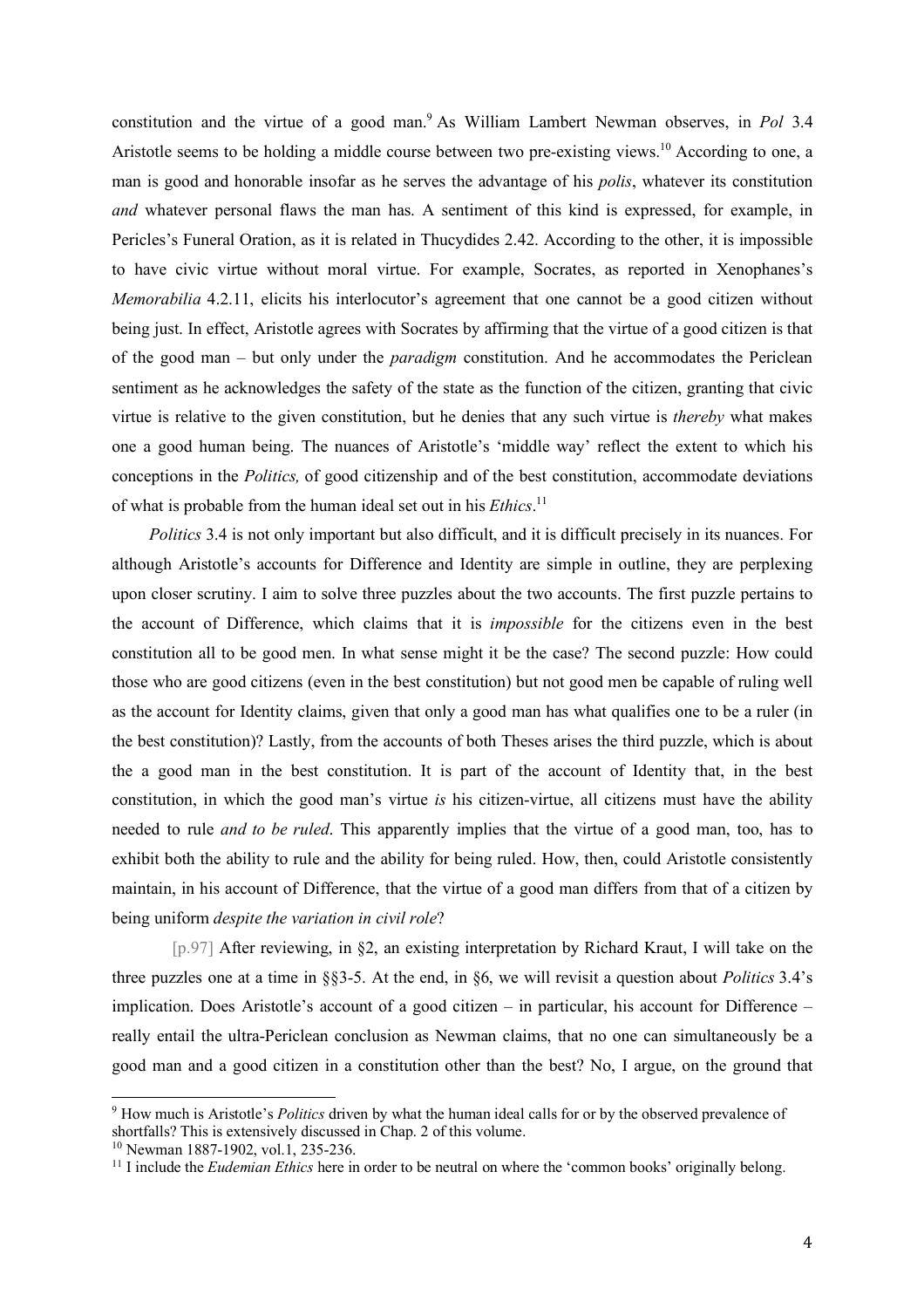being a good man is also a way that contributes to the safety of a constitution of other forms – even a deviant one.

## 2 An existing proposal

In his well-known book on Aristotle's political thought, Richard Kraut treats the virtue of a man and the virtue of a citizen as two sorts of virtues for two classes of members in a political hierarchy: the (supreme) rulers and the subjects.12 According to his interpretation, although the good man has in his youth also acquired the virtue of letting himself be ruled, as an adult he will always exercise his excellence as a ruler in the best *polis*. Even though civic virtue also involves some ability to rule, it qualifies its possessors to hold only minor offices, and remains different from the ability of a good man as supreme ruler.

On this reading, the second puzzle – about how power is distributed in the best constitution is solved in the sense that a good citizen who is not a good man is capable of ruling well, but only as a minor official. And the third puzzle – about whether, in the best constitution, the good man's virtue varies according to its civic role – would not arise for this interpretation. For it supposes that the few good men would always rule over the rest of the community and never take turns to be ruled – a claim that Kraut extracts from *Pol* 3.17-18. There, Aristotle states that, if the virtue of someone or some family exceeds that of all the others, they are to be in control, not by turns, but rather without qualification (1288a15-29). If a good man in the best constitution is never ruled, then it does not belong to the virtue of a good man to exhibit a capability for being ruled. On this reading, the virtue of a good man in the best constitution does not vary according to his civil role just because *his civil role* does not vary. This way, Kraut's reading maintains the peace between the statements that virtue of a good man is uniform, on the one hand, and, on the other, that what the citizen's virtue is varies from one civil role to another.

Kraut's immediate solution to the second puzzle is plausible: for Aristotle, it belongs even to an average citizen – in a rule of free men *by* free men, anyway – to be able to participate in the governance and management of the *polis* to some extent.13 But Kraut bases his overall interpretation on the supposition that as long as  $[p.98]$  someone is a good man, he is never a subject in the best constitution. This is a lot to suppose and it does not sit well with Aristotle's mention of the possibility of the good man's being ruled  $(1277b16-19).$ <sup>14</sup>

Kraut rightly reads 3.4 in tandem with Aristotle's statement in 3.17-18 – since the latter passage clearly references the former. But it is not at all obvious that the *antecedent* in the statement is

<sup>12</sup> Kraut 2002, 364–68.

<sup>13</sup> Cf. e.g. 3.1 1275b17-19, where Aristotle *defines* a citizen as one "who is eligible to participate in deliberative and judicial rule". And by this he means, in the first instance, the position of one assemblyman among many and one juror among many, in a democracy (1275b5 ff.), which are each not of supreme authority.

<sup>&</sup>lt;sup>14</sup> This issue will be discussed at greater length in §4.2.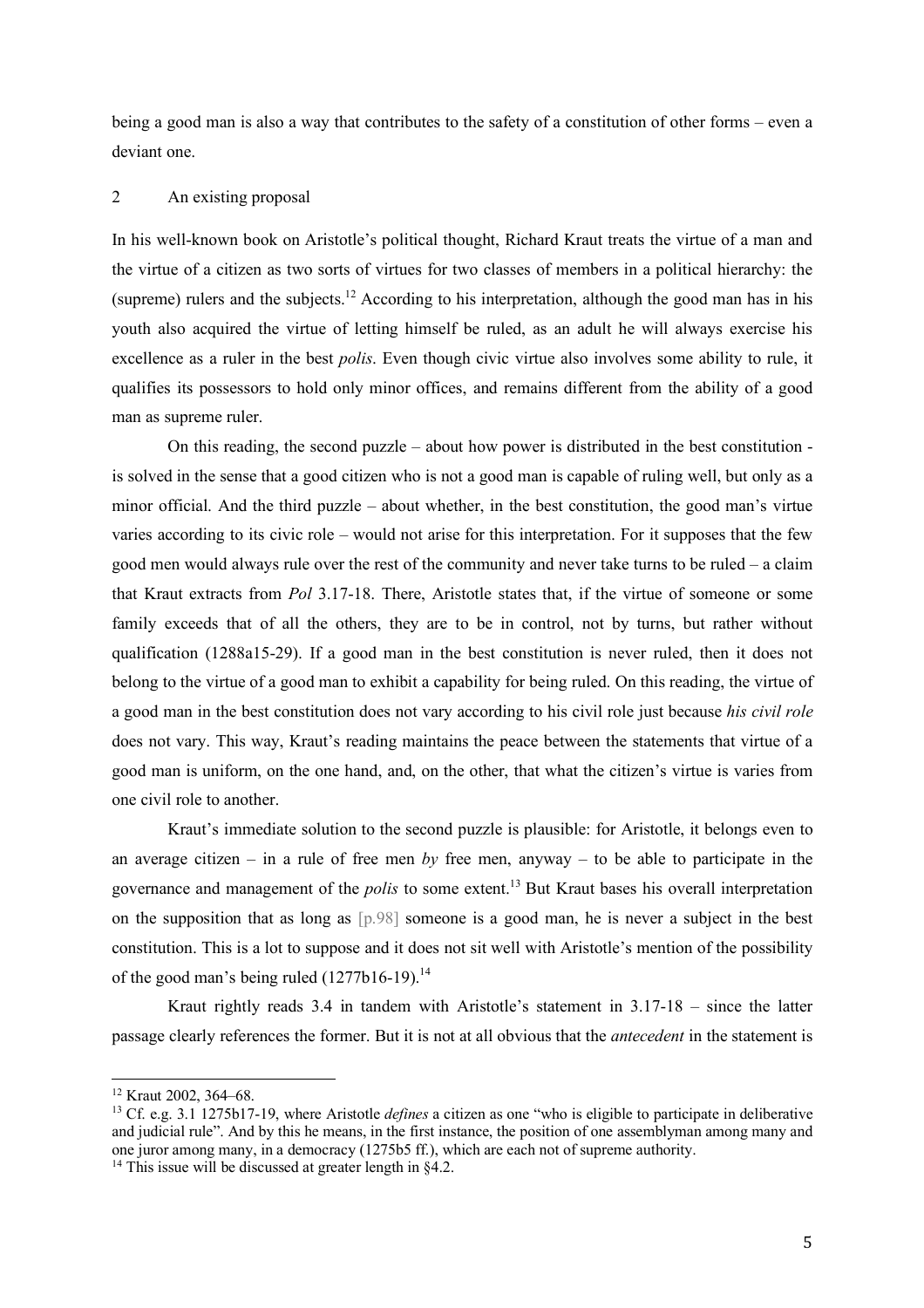a condition inherent to the best constitution: that only one individual or one family exceeds all others in virtue. So the argument in 3.4 about the best constitution, I contend, is not likely to depend on the antecedent that there are exiguously few good men in the *polis*. Therefore, the interpretation of 3.4 should be independent from this particular, albeit possible, scenario. And there is further evidence, I will show, that Aristotle (1) leaves open the possibility for the good man to be a subject in the best constitution, (2) includes more possibilities about the political structure and constituency of the best city here than what he focuses on in the later chapters of book 3, and (3) conceives of civic virtue in a more complex way than Kraut supposes. But before we can see these points more clearly and envisage an alternative solution to the interpretative puzzles, we need first reconstruct Aristotle's argument in detail.

3 The Difference Thesis

# 3.1 Aristotle's Account of the Difference Thesis

In the first half of chapter 4 of book 3 of the *Politics*, Aristotle presents three considerations in favor of the thesis that the virtue of a good man and the virtue of a good citizen are not unqualifiedly the same. Each train of thoughts reveals a distinct way in which the two kinds differ. The first consideration (1276b20-34) is as follows. The common task of the citizens is "the safety of their community", i.e., of the constitution, since the community is the constitution. Therefore, a citizen qua citizen is evaluated by how much he contributes to the safety of the constitution he takes part in. In other words,

(Premise 1= P1) The virtue of a good citizen is relative (*pros*) to his constitution.

Since there are different kinds of constitutions, potentially there are as many types of virtues as there are kinds of constitutions. That is to say,

(P2) What is required to be a good citizen is not a single virtue: it varies.

In contrast, [p.99]

(P3) A good man is so through a virtue that is one and complete: <sup>15</sup> what it is does not vary e.g. from one constitution to another.

Therefore,

(Conclusion  $1 = C1$ ) It is possible to be a good citizen without having acquired the virtue that makes one a good man.

<sup>15</sup> 1276b32-33: κατὰ µίαν ἀρετὴν εἶναι τὴν τελείαν.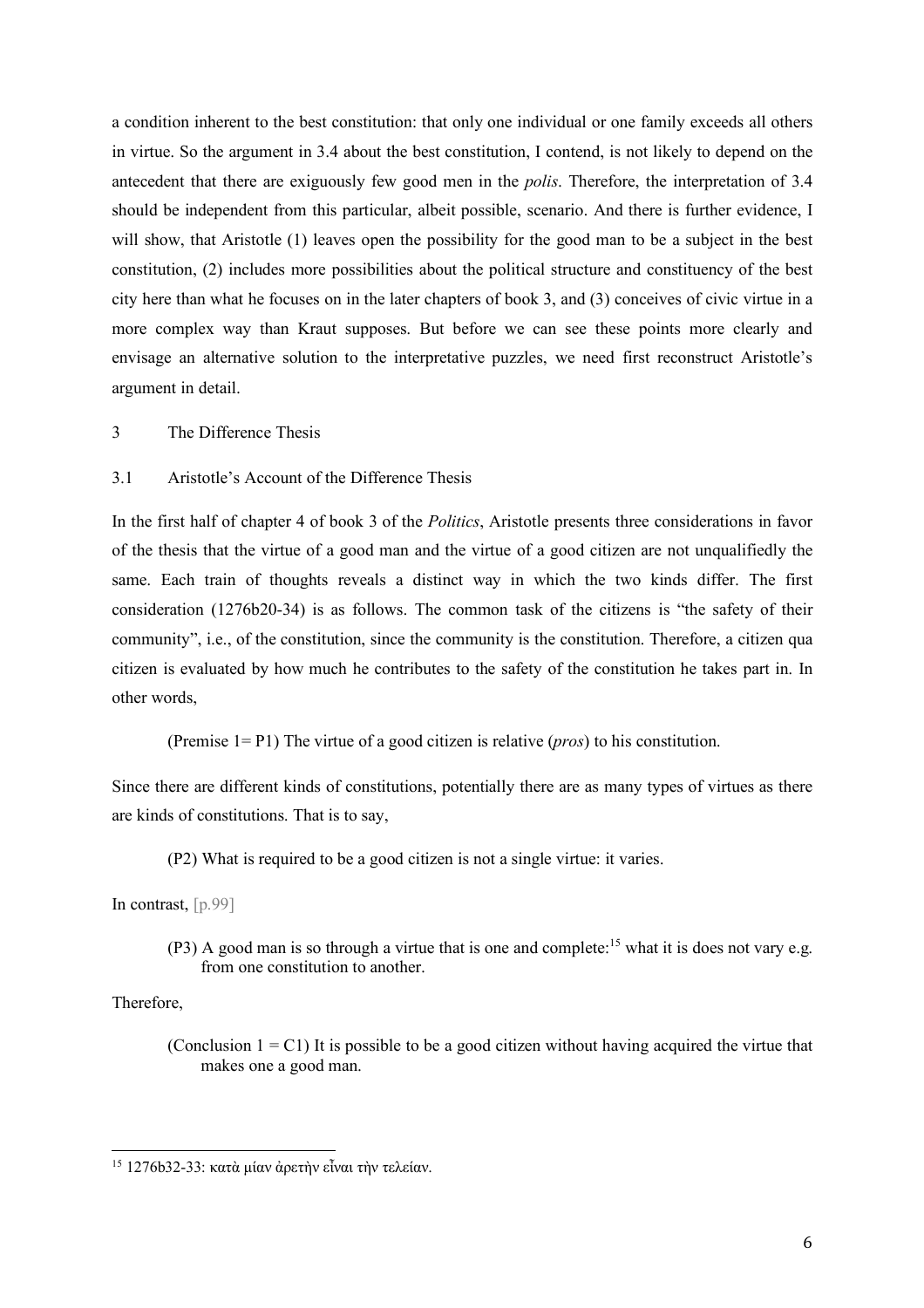As Kraut notices, it is not immediately clear how C1 follows from its premises; even given that one quality varies from one circumstance to another while another remains constant, it does not follow that the former is ever procurable without the latter. Nevertheless, it is clearly presupposed in the rest of the chapter, and so perhaps also here, that a good man with his distinctive virtue is much rarer than a good citizen, such that there certainly are citizens who excel in their particular public roles without being men of complete goodness. Therefore, the qualification of a good man could not be a prerequisite for being good citizens in general (but perhaps for one kind of citizen in one kind of constitution).

The second consideration, which is also about why the virtue of a good man and the virtue of a good citizen are not unqualifiedly the same, depends not on the diversity of the kinds of constitution, but rather on something about just one kind – what Aristotle calls the best constitution (1276b34- 1277a4). But, in the text available to us anyway, the reasoning is presented in a rather jumbled fashion:

However, by another way it is possible for us to go through the difficulties and come upon the same account (*logos*) about the best constitution. For if (a) it is impossible for a *polis* to consist of those who are all excellent, but (b) it is needful (*dei*) that each do well according to his own task, and this from (*ap'*) virtue, since (c) it is impossible for all citizens to be similar, (d) the virtue of a citizen and a good man would not be one. (1276b36-77a1)

The second sentence can be seen as expressing a reasoning that connects four ideas, as I have labeled them. (d) is the Difference Thesis in outline. How does (c) contribute to the reasoning in this sentence? One might deduce from (b) and (c) that the virtues of good citizens as such in the best *polis* must differ (since their tasks must differ), but then it is unclear how this, in turn, supports (d). Alternatively, since (a) describes a specific case of what (c) describes in general, one could see (c) as potentially supporting  $(a)$ <sup>16</sup>. The current reading may be represented thus:

*If* (b) it is needful, in the best *polis*, that each citizen do well according to his own task, and this from virtue, and

*if* – since (c) it is impossible for all citizens to be similar – (a) it is impossible for a *polis* to consist of all good men,

*then* (d) the virtue of a good citizen and a good man would not be one.

If this reconstruction of Aristotle's reasoning thus far is correct, it would be obvious to ask at this point, Why, according to him – who has just even professed to be considering the best constitution – should (a) be true? In what sense may it be [p.100] impossible for a *polis* to consist entirely of good men? Though (a) follows from (c) the impossibility for all citizens to be similar, (c) in its current, highly abstract articulation, does not yet *elucidate* (a). For (c) obviously could not be true without qualification: all citizens *are* similar in some sense – e.g. they are all members of some community.

<sup>16</sup> As does Simpson 1998, 141.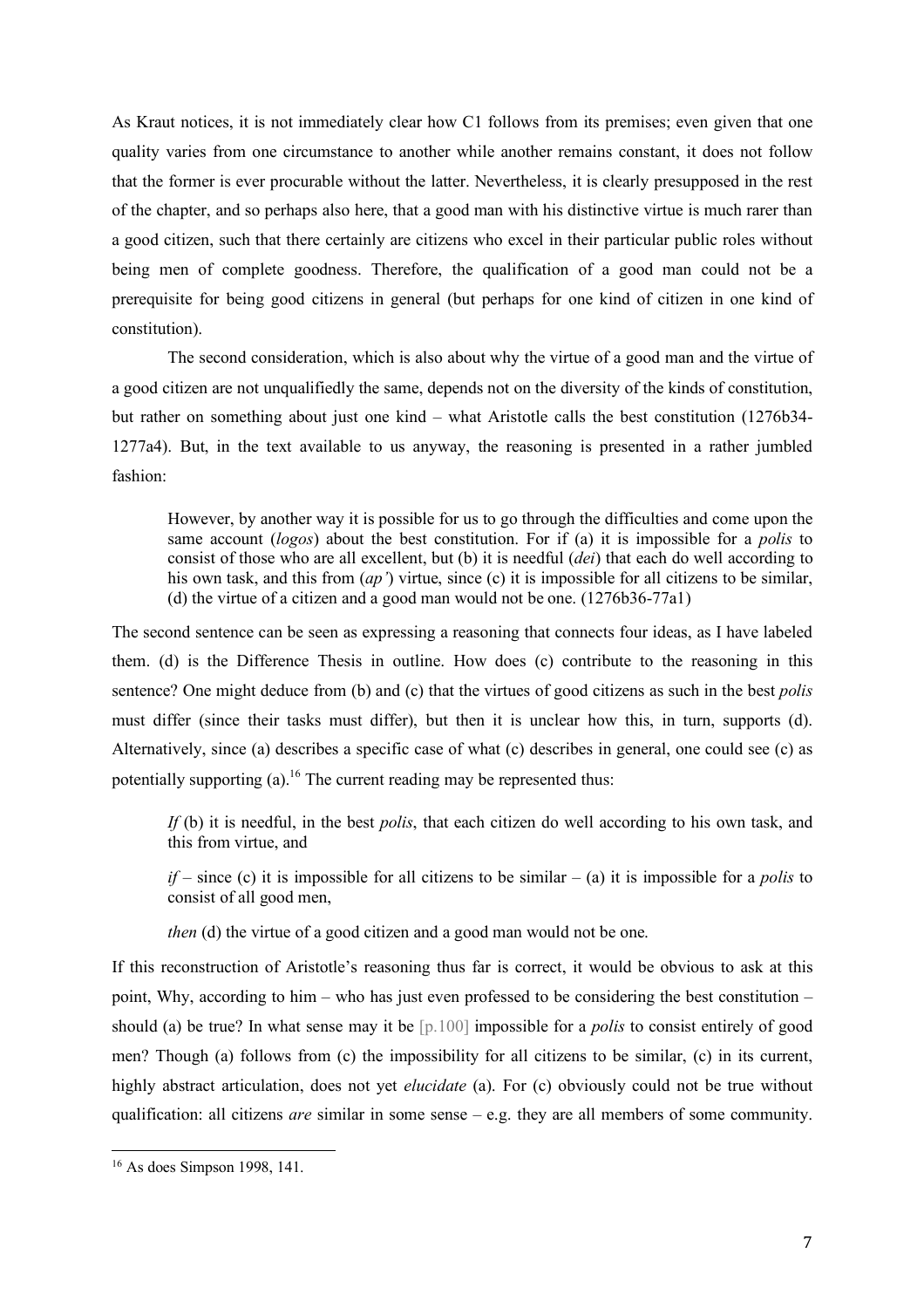Nor could it explain (a) if it were true *in no sense other than* that it is impossible that all citizens would be good men, which is just restating (a). So, if (c) is true in such a way as to explain (a), its truth must be qualified with respect to similarity of some specific sense other the one already stated in (a). So, as we try to understand the possible truth of (a), we should also be on the lookout for an explanation of (c).

Having stated what I quoted above (1276b36-77a1), Aristotle immediately explains it thus:

For (e) it is needful that the virtue of the excellent citizen be had by everyone (for it is necessary that the *polis* be best in this way), but  $(f/a)^{17}$  it is impossible for that of the good man to be had by everyone, if (g) it is necessary that not all the citizens in an excellent *polis* be good.<sup>18</sup> (1277a1-5)

Then Aristotle goes on to present what in effect appears to be yet another course of reasoning toward the Difference Thesis.

At the end of this quote, the virtue of the citizen and that of the good man are now brought to a more explicit contrast. And although we do not yet see any substantial explanation for  $(a/f)$  the impossibility for the virtue of the good man to be had by everyone or (c) the impossibility for all citizens to be similar, this passage confirms the general shape of the current reconstruction of Aristotle's reasoning. It also comprises two noteworthy developments. First, Aristotle now unambiguously affirms that (e) it is needful that the virtue of the excellent citizen be had by everyone, which is just a small step from the thought that (b) all citizens in the best *polis* must perform their task well from virtue. Therefore, although (b) was itself only posited in the protasis of a conditional, it is safe now to assume that Aristotle also affirms (b).  $[p.101]$  Second, (f) – which is (a) in paraphrase – is now subordinated as apodosis to (g). To reflect these developments, our reconstruction may be augmented this way:

(b) It is needful, in the best *polis*, that each citizen do well according to his own task, and this from virtue, so that

(e) it is needful that the virtue of the good citizen be had by every citizen in the best *polis*.

<sup>&</sup>lt;sup>17</sup> I mark (f/a) thus because it is virtually the same thought as (a) but paraphrased. I will henceforth state this idea in either articulation freely, so not to make an unnecessary distinction.

<sup>&</sup>lt;sup>18</sup> This last clause in the Greek goes, εἰ μὴ πάντας ἀναγκαῖον ἀγαθοὺς εἶναι τοὺς ἐν τῇ σπουδαία πόλει πολίτας. Grammatically, this clause admits of at least two syntactical readings that are logically distinct, with respect to the level at which its negation operates. On one reading, the negation, µὴ, negates the necessity expressed by ἀναγκαῖον. Accordingly, the clause would mean, *if it is not necessary that…* or *unless it is necessary that citizens of a good* polis *are all good*. This syntactical reading is adopted e.g. in Reeve 1998, 71, Simpson 1998, 141, and Newman 1887-1902, vol. 3, 158. On an alternative reading, the negation directly modifies the infinitive, εἶναι, *to be*, such that µὴ …εἶναι together belongs to the content of what is said to be necessary, ἀναγκαῖον. This way, the logical structure would be, *if it is necessary that not…*, as the translation here reflects. This syntactical reading of the negation is also reflected e.g. in Schütrumpf 1991, 55, where µὴ…ἀναγκαῖον…is rendered as "sofern es ausgeschlossen ist…" The latter reading is to be preferred, because the conditional it yields,  $(f/a)$  if  $(g)$  – as rendered in the translation here – would make much better logical sense. In contrast, the former reading would commit Aristotle to an apparent *non sequitur*: "it is impossible for that of the good man to be had by everyone, if it is not necessary that all the citizens in an excellent *polis* be good".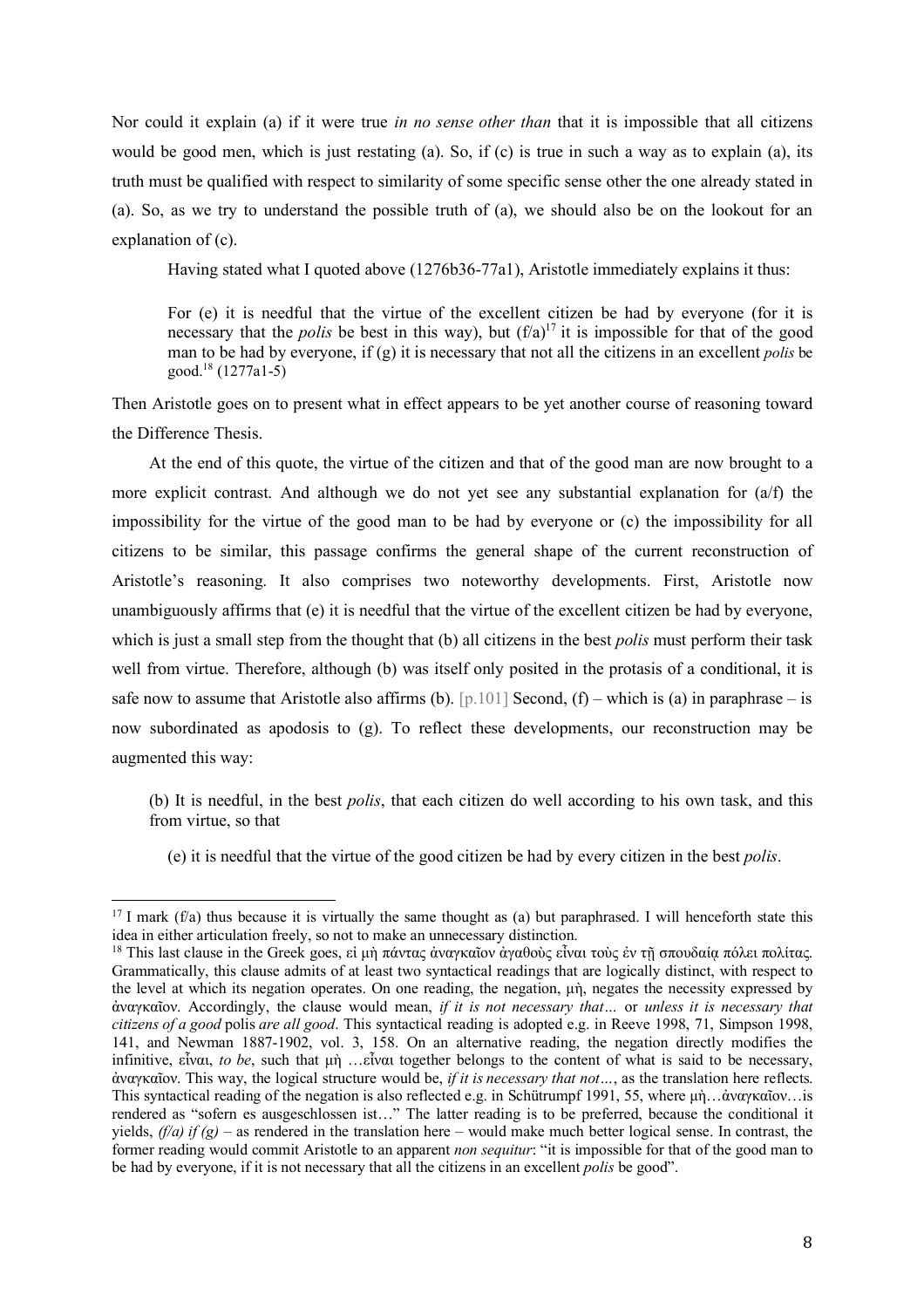So, given the above,

*if* it is also true that – since (c) it is impossible for all citizens (in the best *polis* anyway) to be similar –

(g) it is necessary that not all the citizens in a good *polis* be good men, so that

(a/f) it is impossible for the virtue of the good man to be had by every citizen (in the best *polis* anyway),

*then* (d) the virtue of a good citizen and a good man would not be one.

If this reconstruction, too, is not mistaken, then yet another curiosity arises. At the beginning of the quoted passage that presents ideas (a)-(g), Aristotle says that we can arrive at the same *logos* in a second way. This leads us to expect a second argument that concludes with the Difference Thesis. But the reasoning so far concludes not *simply* with (d) – the Difference Thesis in outline – but with it only as the apodosis of a conditional, with  $(a/f)$  the impossibility for all citizens to be similar as its protasis. This is a sign that, while Aristotle sees the truth of the Difference Thesis as partly grounded in (a/f), he thinks that more need be adduced for (a/f) itself, before one can reasonably assert it. This leads us back to the puzzle, still to be solved: what is the more concrete consideration that Aristotle may have behind the idea that it is impossible – under the best constitution anyway –  $(a/f)$  for all citizens to have the virtue of the good man or (c) for all citizens to be similar ?

3.2 First Puzzle: Why, According to Aristotle, Can the Citizens in the Best Constitution Not All Be Good Men?

Why and in what sense does Aristotle think that  $(a/f)$  it is impossible that everyone – everyone who is a citizen proper in the best constitution, at any rate – would have the virtue of a good man? This claim is especially perplexing when contrasted with Book 7 and Book 8, where Aristotle speaks of the ideal *polis* consisting of only good men as its citizens. Kraut interprets the arguments here within the larger context of Book 3, the goal of which, he says, is not to construct from scratch how an ideal state ought to be (as in Books 7 and 8), but to consider the pre-existing, or 'traditional', political and educational institutions. Therefore, when Aristotle speaks of the best constitution here, he is referring to the best we can get as we "make do with the limited materials at hand", such that it is indeed unrealistic to expect all men  $[p,102]$  to attain complete goodness.<sup>19</sup> And few individuals in actual societies have attained the full virtue of a good man by Aristotle's standard.<sup>20</sup>

<sup>&</sup>lt;sup>19</sup> Cf. 3.7, where Aristotle says, "For while it is possible for one or a few to be outstandingly virtuous, it is difficult for a larger number to be accomplished in every virtue, but it can be so in military virtue in particular" (1279a37-39, tr. Reeve). Here Aristotle appears to be explaining why it is reasonable that when a multitude, as opposed to only one or a few, governs for the common benefit, it gets the name "polity" πολιτεία, which is also the name common to all constitutions.

<sup>20</sup> Kraut 2002, 365–66.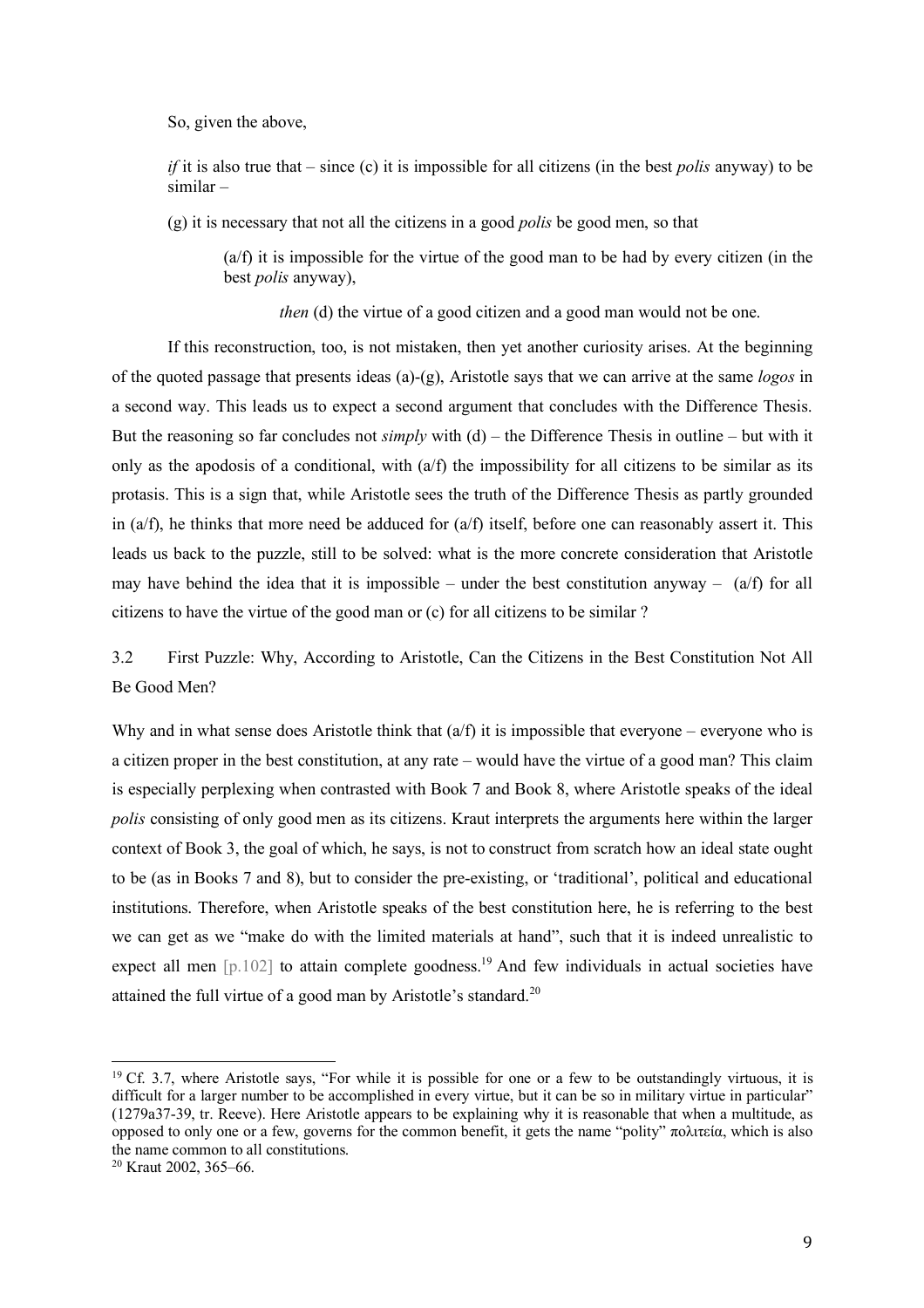But this reading would render the passage a rather faulty process of reasoning toward the Difference Thesis. When Aristotle says that  $(f/a)$  it is impossible for every citizen (in the best constitution, at any rate) to have the virtue of the good man, inasmuch as he should mean that it is impossible, *in any* polis *that we can realistically hope for*, that every citizen would be a good man, his consideration behind  $(f/a)$  would be, we may say, a consideration of what is probable to happen. But idea (e), that everyone in the best constitution must have civic virtue, is unambiguously about what is needful for a *polis* to be of the best kind, rather than about what is probable to happen.<sup>21</sup> So, insofar as (f/a) were about what is probable rather than what is needful, the things that (e) and (f/a) say, about civic virtue and about human virtue respectively, would be tangential to each other – there would be no genuine comparison. But the contrast between (e) and  $(f/a)$  is in fact precisely what Aristotle counts, in this passage, in favor of the Difference Thesis. So, given the general shape of his reasoning here, (f/a) would be irrelevant insofar as it were about some probabilistic constraint on how good a *polis* can be.

And it seems, then, insofar as (f/a) *is* relevant to Aristotle's reasoning here, it must in fact be about what a *polis* of the best form *requires*. But then this is indeed curious: why on earth would it be required of the *best* constitution that the virtue of the good man *not* be shared by all the citizens?<sup>22</sup>

[p.103] A clue may be found as we read on. As noted above, Aristotle has suggested that he is giving another argument that concludes with the Difference Thesis. But what I have quoted so far concludes with this thesis as (d), only *on the condition* of (a/f). This is a sign that what I have quoted so far does not contain all Aristotle thinks need be said for the argument and, in particular, for (a/f). Although he then goes on to give a third argument, it is relevant to the second one what he says here:

<sup>21</sup> It does not *per se* entail that virtue of this sort is any *more* probable to be possessed universally than the virtue of a good man. For all that has been said, (e) may as well imply that the best polis is impossible, realistically speaking.

<sup>22</sup> My reading of (a/f) also appears to be in conflict with *Pol* 7.13, which is concerned with, *inter alia*, "from what and what sorts [of people] a *polis* is to be constituted which is to be blessed and governed well": "However, a *polis* is excellent, at any rate, because the citizens partaking in the constitution are excellent; but all the citizens partake in the constitution we are considering. We must investigate, then, how a man becomes excellent. For even if it is possible for the citizens to be "altogether" (πάντας) excellent while they are not "each" (καθ᾽ ἕκαστον) excellent, the latter way is more choice-worthy: for it follows, from this obtaining in the case of each, that this obtains in the case of all." (1332a32-38) But what is here stated as choice-worthy may be for each and every citizen to be an excellent *citizen*, and so to have the virtue of a *citizen*. This goal can already explain the call to investigate how a man becomes excellent (as man in general), at least for three considerations, some of which can indeed be ascribed to Aristotle. First, in an excellent *polis*, each of the citizens who are in the position of supreme rulers must be an excellent man and have the corresponding virtue; the virtue that makes *them* good citizens *is* the virtue of a good man (Identity Thesis). Second, if my interpretation below is right, then insofar as the constitution consists in a political rule – free men ruling free men – all citizens receive the same education that befit a free man. That is, even those who will one day become excellent men and supreme rulers would receive at least some of the training that every free youth receives. Lastly (a more speculative point), even just to train a free man to become an 'average' excellent citizen in a political rule – who will partake in the constitution, but perhaps only in positions of limited authority – the education should approximate, or be modeled after, that which fosters a good man's virtue.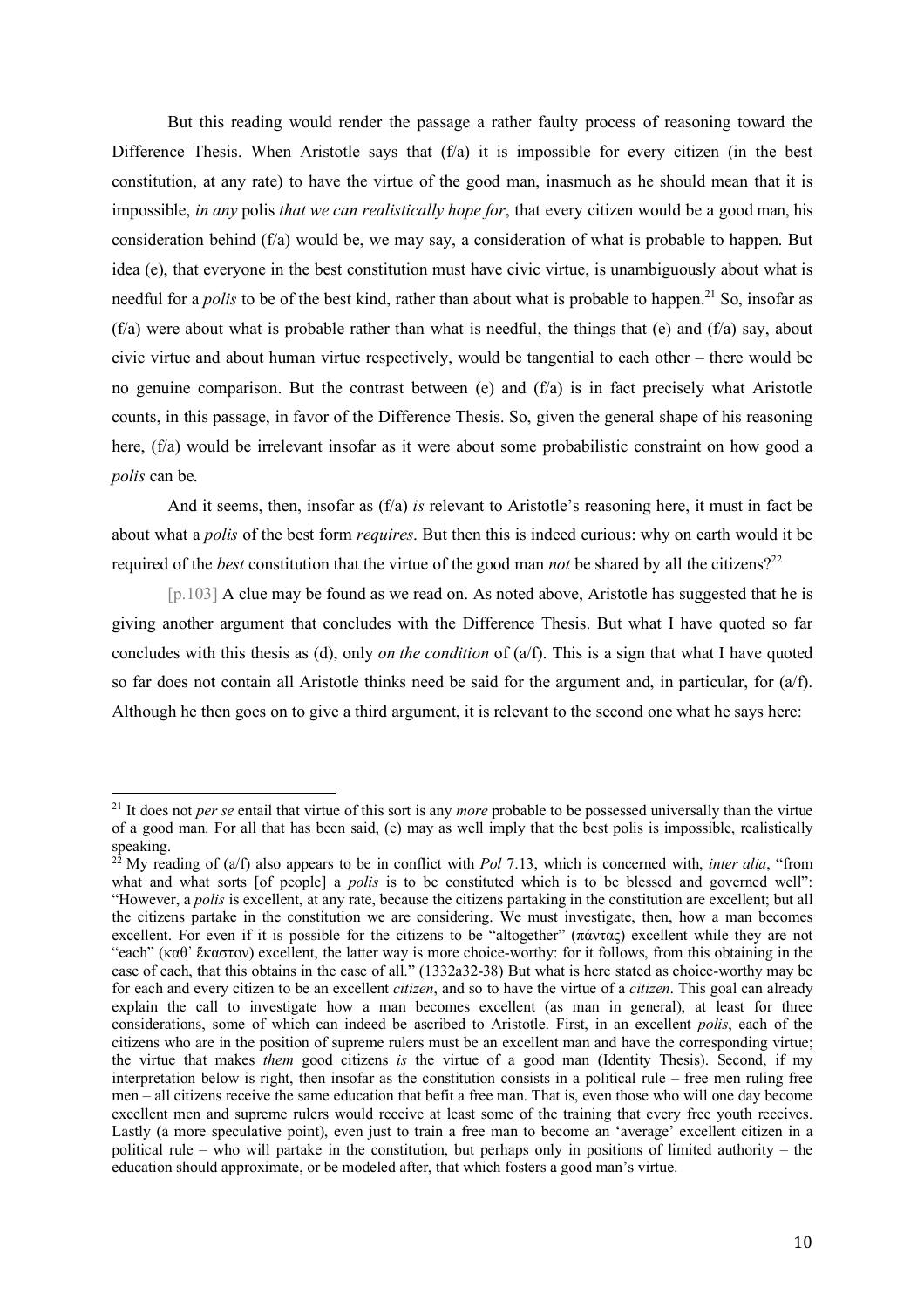Again, since (h) the *polis* consists of what are dissimilar, just as an animal directly of soul and body, and soul of reason and desire, and a household of man and woman, and possession of master and slave,<sup>23</sup> (i) in the same way, too, a *polis* consists both of all these and, in addition to these, of other dissimilar kinds; (i) it is necessary that the virtue of all citizens not be one. just as, of choral dancers, the virtue of the chorus leader and one-who-stands-by-the-chorusleader is not one. Clearly from these, therefore, (k) the virtues [of citizen and of man] are not the same without qualification. (1277a5-13)

Aristotle's examples under (h) are examples of ruler-subject relationships, which he has discussed in *Pol* 1.2 and 1.13. It is out of these basic associations that a city-state eventually arises. The comparison with these different hierarchical associations strongly suggests that the 'additional' dissimilarity in a polis is also a ruler-subject relationship. And the most important dissimilarity among citizens qua citizens, in the best constitution, is the one between free citizens who are ruling and free citizens who are being ruled, i.e., the ruler-subject pair in a "political rule" (*politikê archê*), a relationship that is going to be discussed soon  $(1277b7-30)^{24}$  And although (h) figures as in a premise in the new argument here, it may also be the more concrete consideration behind the thought that (c) it is impossible for all citizens (in the best *polis* anyway) to be similar. That is, by (c) he may mean that, at any time in the same polis, some citizens must be in positions to rule and some must be in the positions of being ruled. But according to the running reconstruction, (c) is supposed to support the claims that (g) it is necessary that not all the citizens in a good *polis* be good men and that (a/f) it is impossible for a *polis* to consist of all good men. How might this reading of (c) do so?

Dorothea Frede, who consciously interprets (a/f) as a consideration about what is structurally necessary for the polis to be good rather than about what is realistically best, $^{25}$  also finds the explanation for it in (h): "A state depends on different kinds of work. There are higher and lower functions; there are those in command [p.104] and those who obey, just as the soul rules over the body."26 Indeed, any politically organized body of people – not to mention the best – seems to necessitate some hierarchy of authority and a division of labor, and there always seems to be hard labors to be done to meet the needs of a community – definitely true in 4th Century BCE Greece, and perhaps not any less true even in the most industrialized and developed parts of the world some 24 centuries later. This can explain why (c) the citizens cannot all be similar. But why does it also follow that (a/f) the citizens of a *polis* cannot all be good men? Aristotle's concern here perhaps is not just that people performing hard labors can hardly ever become decent – for which reason they might not even be citizens in Aristotle's best constitution in the first place (*Pol* 3.5) – but, more importantly, that

<sup>&</sup>lt;sup>23</sup> On *why* there has to be diversity, cf. also 2.2 1261a29 and 1261b10-15.

<sup>&</sup>lt;sup>24</sup> Given how the relationship between men who are similar in birth and freedom ought to be different from the one between masters and slaves, the mere fact that a hierarchy of power exists among citizens does not commit Aristotle to accept a permanent subjugation of one group under another, contrary to Kraut's interpretation. <sup>25</sup> I say "consciously", because Frede chooses this interpretation despite her awareness of Aristotle's distinction

between the best constitution that can be realistically achieved and the best without qualification, which receive distinct treatments in different parts of the *Politics*. See Frede 2005, 168.

<sup>26</sup> Frede 2005, 173.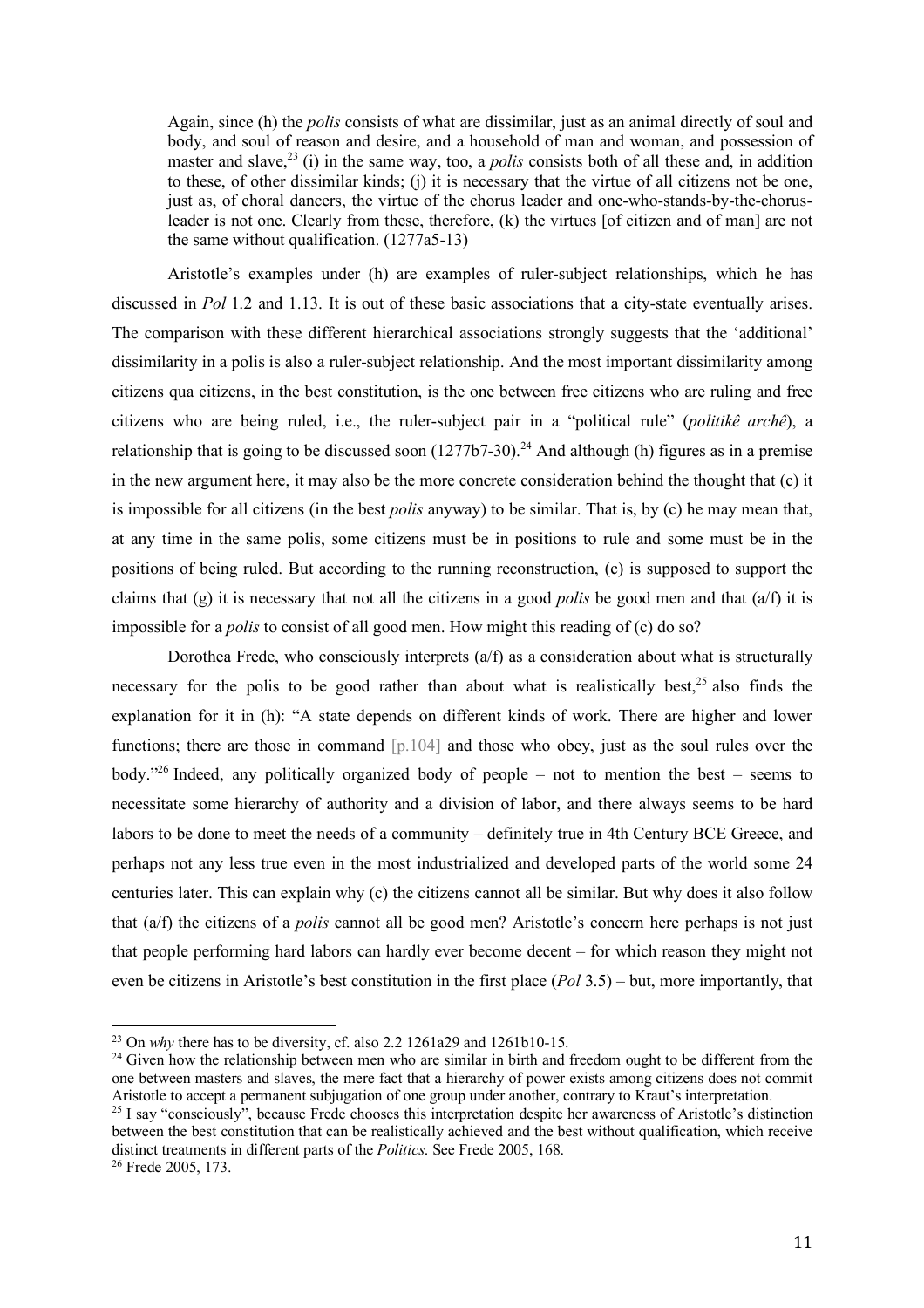men with practical wisdom naturally want to exercise their highest capabilities as a ruler, such that they would be grossly deprived should they live as ordinary subjects for the most part of their lives. A political body consisting solely of good men would thus be a state with the majority of its citizens dissatisfied at any given time, which can hardly be called best according to Aristotle's teleology of a *polis*.

Aristotle's consideration behind  $(a/f)$  is indeed a consideration of what is necessary for the *polis* to be of the best form, as suggested above. With a viable interpretation of Aristotle's reason for (a/f), it is now safe to think that he not only considers (d) hypothetically, but is presenting us with an argument that concludes with (d). The crux of this second argument for the Difference Thesis can be represented thus:

- (P4) (interpretation of (h)) A *polis* must consist of dissimilar components those who are ruling and those who are being ruled.
- (P5) (interpretation of  $(a/f)$ ) It is impossible, in the best constitution, that all of its citizens would have the virtue of a good man – for otherwise, at any given time, a majority of them would not get to fully exercise their virtue. (from P4)
- (P6) But (e) it is necessary that, in the best constitution, all citizens have the virtue of a good citizen to perform their civil role well.

Therefore,

(C2) (d) The virtue of a good citizen and that of a good man are not one. (from P5, P6)

We are ready to reconstruct the third argument (from passage 1277a5-13, quoted above) as well. It arrives at the Difference Thesis, in fact, from one premise from each of the preceding arguments:

- (P4) A polis consists of dissimilar components those who are ruling and those who are being ruled.
- (P7) (j) There must not be one and the same virtue that makes all citizens in a *polis* good citizens. (from P4)

But (as mentioned in the first argument, understood to be implicitly assumed here) [p.105]

(P3) A person is a good man through a virtue that is one and complete: it does not vary.

Therefore,

(C3) (k) The virtue of a citizen and the virtue of a man are not the same without qualification. (from P7, P3)

The running reconstructions show more exactly how (P3) the uniformity and completeness of the good man's virtue and (P4) the constitutive dissimilarity within a *polis* each play a crucial role in Aristotle's account of the Difference Thesis. P3 figures in the first argument, P4 figures in the second, and they both figure in the third.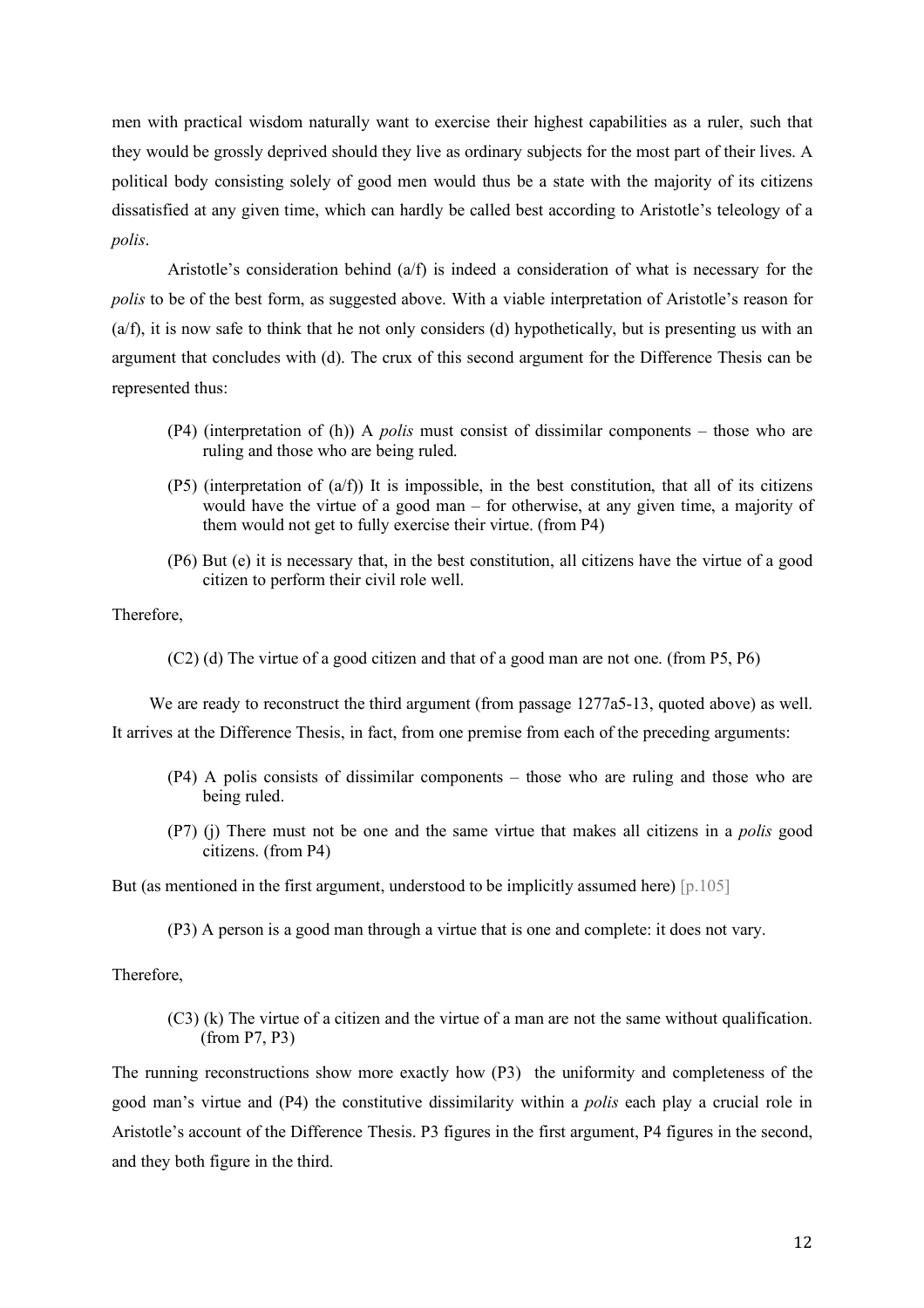4 The Identity Thesis: *Civic Virtue* (in the Best Constitution, in the Case of Ruler) = Complete Virtue

4.1 Aristotle's Account of the Identity Thesis

Having shown that the virtue of a good man and that of a good citizen are not identical without qualification, Aristotle then tries to determine what that qualification should be, and under what conditions the two kinds of virtue would coincide (1277a12-14). He considers two popular views on this issue. One view is that

(P8) The rulers and the ruled should receive different sorts of education and learn different things (1277a16-17).

The other is that

 

(P9) The virtue of a citizen is to have the capacity<sup>27</sup> for both ruling and being ruled well (1277a25-26).

Although these two views, as Aristotle demonstrates, could lead to nominally similar – and, by now, familiar – conclusions, that in some way the virtue of a citizen and that of a good man must be different, there appears to be a tension between them, for it seems paradoxical to think, on the one hand, that the ruling and the ruled are two separate classes of people who should have different sorts of education, and, on the other, that every proper member of a hierarchical society should know both how to rule and be ruled. Aristotle is well aware of this apparent conflict. He acknowledges that both views are widely accepted, and does not reject either of them, but instead shows that they should be understood in different contexts.

[p.106] One fundamental difference between the two views lies in their background conceptions of the ruler and the ruled. P8 takes them to be two mutually exclusive types of actual people, the former absolutely superior to the latter, such that the two groups should undergo two kinds of training and be subject to two kinds of expectations. In P9, however, the ruler and the ruled represent two kinds of functions rather than actual people, so that it is possible for the same person to be good at both. There is no genuine disagreement between the two assertions, because they are not about the same kind of ruler-subject relationship. Aristotle says that the first view concerns "the rule by a master"; it is the rule of free people over those who are able to produce the necessities of life. He thinks that these necessary tasks are servile, while the role of the free man – who is supposedly capable of rational foresight – is not to labor but to make use of the laborers: "the works of those who are ruled this way ought not be learnt by a good [man, nor by a] statesman, nor by a good citizen," except perhaps for some personal needs (1277b2-6). In other words, the educational differentiation

<sup>&</sup>lt;sup>27</sup> "To have the capacity..." is my translation for τὸ δύνασθαι. Generally, I use "capacity" to translate Aristotle's δύναµις and English expressions built from "capacity" to translate Greek expressions related to δύναµις (the noun for which 'δύνασθαι' is the verb that means the possession of a δύναμις [for some actuality]).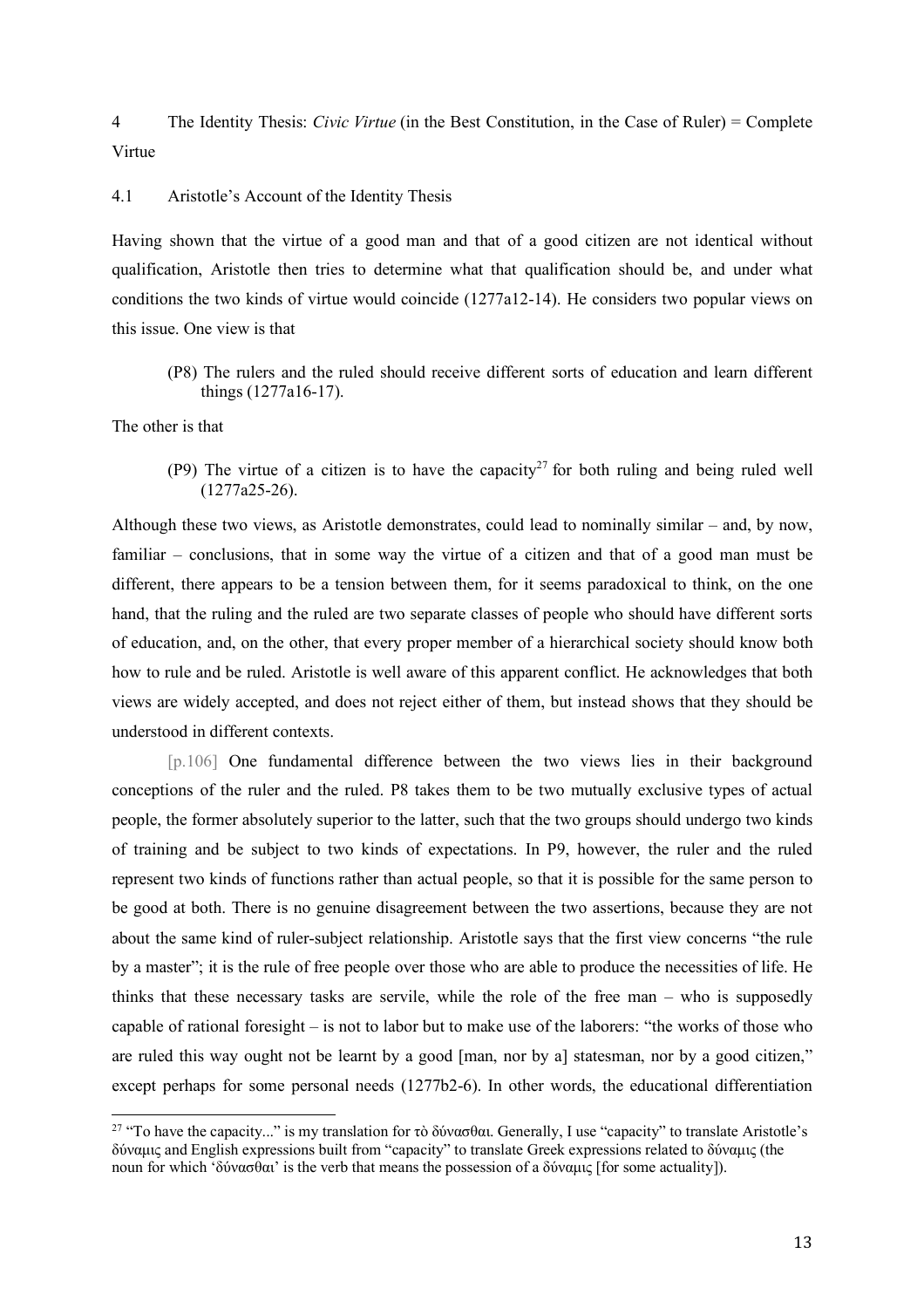mentioned is between free men and slaves, not between rulers and citizens. Since Aristotle believes in the existence of natural masters and natural slaves, for him the ruler and the ruled in a masterly (despotic) rule are different types of people, and the distinction is permanent: no one in either party in this relationship should try to play the role of the other, nor should either acquire the skill to do the tasks of the other. In this kind of ruler-subject relationship, even the virtue of an ordinary citizen in the best constitution sides with that of the ruler and not with that of the subject, because a citizen – in the best constitution at any rate – is a man free from labor-intensive works.

But there is another kind of ruler-subject relationship, in which both sides consist of free men and could be of similar births or even similar capabilities. This is "political rule" (*politikê archê*), where the tasks of the ruled are fitting for a free man, and the ruler learns to rule in fact by first being ruled. Aristotle identifies this to be the kind of rule appropriate among citizens – or at least among citizens proper<sup>28</sup> in the best constitution – for he says, "it is necessary for the good citizen to know how to be ruled and to rule, and this is the virtue of a citizen: being versed in the rule of free men in both respects" (1277b13-16). In this context, Aristotle argues, the good man too should have the capabilities for both, and not for ruling only, because a good man may also live as a subject in a political rule, namely, a free citizen who is being governed by other free citizens. Now the apparent conflict between P8 and P9 has been resolved, because it turns out that they hold only in their respective contexts. In a despotic rule – given that manual laborers do not count as real citizens – neither a good man nor a good citizen should learn the works of the ruled; as regards the political rule, in which a good citizen is expected to know how to perform both the higher and lower functions, a good man too should have both abilities. [p.107]

## 4.2 Second Puzzle: Blurring of Distinction

However, the virtue of a good man and the virtue of a citizen now appear so alike, that one might begin to lose sight of their difference. For if both good men and good citizens should know only the ruler's side of the masterly rule,<sup>29</sup> and both should know both sides of the political rule,<sup>30</sup> what room is left for a distinction between their virtues, so that (P5) "it is impossible for a polis to consist of those who are all excellent", but (P6) "it is needful that the virtue of the excellent citizen be had by everyone"? Richard Kraut's solution is to treat all citizens as ordinary subjects and posit as their distinctive virtue "true opinion" (*doxa alêthês*) only, which suffices for holding minor offices, and is to be distinguished from a good man's "practical wisdom" (*phronêsis*), which is required for ruling

<sup>28</sup> Manual laborers and vulgar craftsmen were also considered citizens in Aristotle's time, since 'extreme democracy' arose. But Aristotle does not think a ruler should learn the skills of these men. In fact, he is reluctant to include them as citizens proper in the best constitution. See §4.2.

<sup>&</sup>lt;sup>29</sup> Aristotle actually does not think very highly of this 'science' of using those who know how to produce the necessities. Those who can afford it, he says, get a steward to perform this office, while they themselves engage in political or philosophical pursuits. See *Pol* 1.7 1255b33-37.

<sup>30</sup> Cf. *Pol* 3.18 1288a39-b2.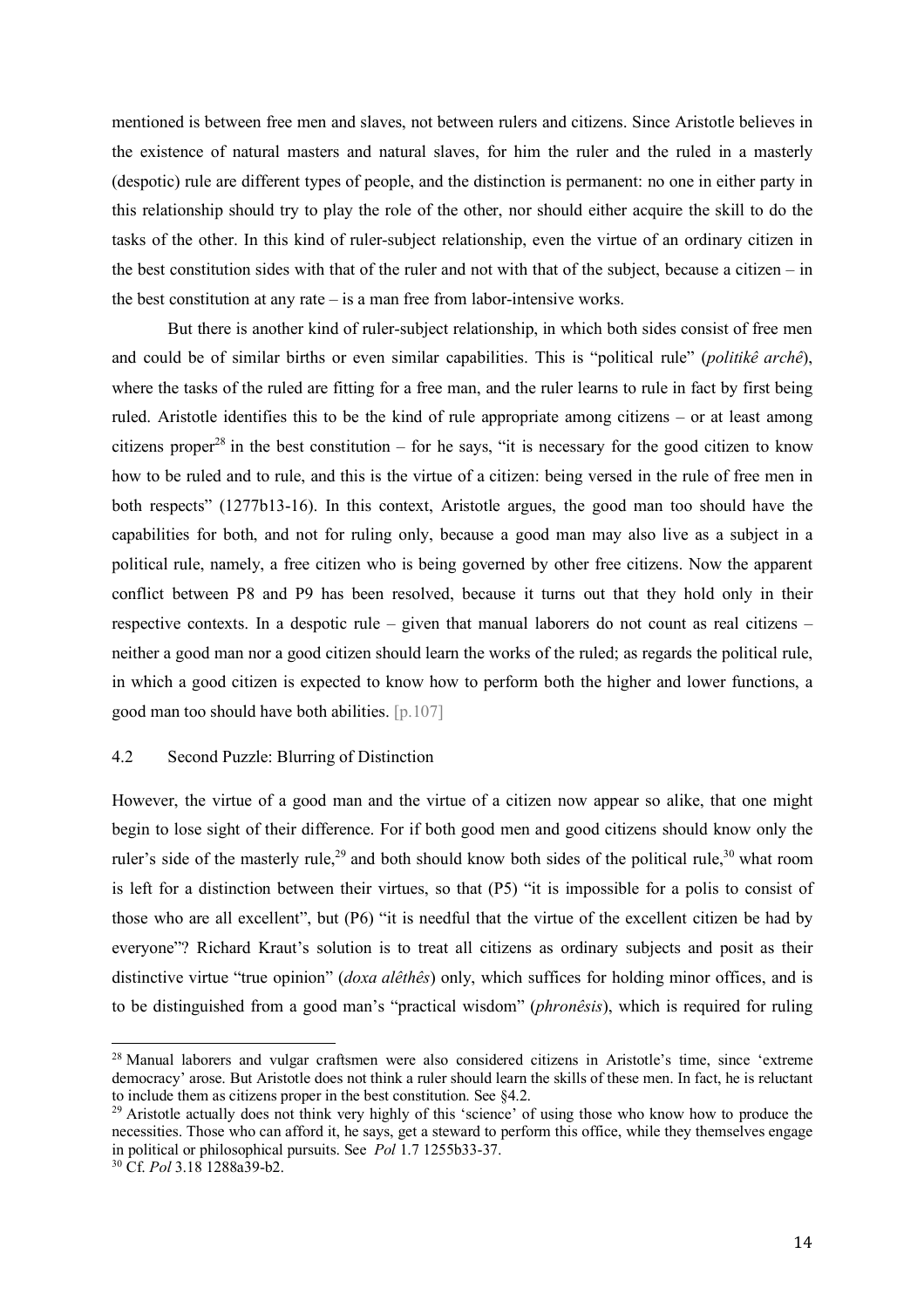with supreme authority. On this interpretation, Kraut takes the first view, or P8, to imply a universal dichotomy between all rulers and all citizens – "two kinds of member of the best city" that do not receive the same kind of education and never share the same roles in the "hierarchies of merit and authority."<sup>31</sup> Such mutual exclusiveness, he argues, is proleptic of the arrangement depicted in 3.17-18, namely, that the good men occupy all positions of greatest authority permanently, but the citizens only "rotate into and out of the lower positions." <sup>32</sup> Following Kraut's dichotomy between citizens and statesmen, the second view, that (P9) being able to both rule and be ruled well is the virtue of a citizen, necessarily becomes a claim that excludes all statesmen. But to make sense of the idea that the ability to govern free men is also part of the virtue of a class of people none of which qualifies to exercise supreme authority, Kraut's solution is to limit their ability to minor offices, a task for the purpose of which true opinion suffices.

Kraut's distinction between positions of supreme authority (requiring practical wisdom) and positions of limited authority (requiring only true opinion) can plausibly explain why the virtue of a good citizen, even to the extent that it consists of some ability to rule, as defined in P9, still does not always coincide with the virtue of a good man. His reading is also justified, that only good men deserve to occupy the highest positions, and the rest of the community at best deserve the lower ones. But he is mistaken in classifying all citizens as inferior men, and in restricting the task of a good man to that of a ruler only and never to that of the ruled. The complete separation of the good man from the good citizen, and so the virtue of one from that of the other, is problematic not only as an interpretation of Aristotle, but also as a view on its own.

[p.108] First, as has been shown, Aristotle intends the difference in education stated in P8 to apply to free men and hard laborers. It does not follow that the education of a good man must be different from the one received by ordinary citizens of any sort, especially those who are free from physical labors, but Kraut seems to have overlooked this passage (1277a33-b7) when he considers P8. Since Aristotle has qualified the claim of educational disparity within the context of a despotic rule, it is at least arguable whether he thinks that the education for free and equal men who are worthy of political rule must also differ from that for a statesman. Unfortunately, Kraut does not address this issue. Second, should Kraut's reading be true that rulers and citizens are as two mutually exclusive groups in the best constitution, it would follow that men who are best qualified (i.e., the few good men) should hold the high offices permanently and never be ruled and good citizens should at most serve in minor offices. Thus, good men and good citizens are also set apart on Kraut's reading. He is, in effect, assuming that none of the good citizens has practical wisdom, none of them is a good man, and none of them is worthy of supreme authority. But Aristotle recognizes that some good citizens would be good rulers (1277a22-23) and some good men would sometimes be subjects (1277b16-18),

<sup>31</sup> Kraut 2002, 366–68.

<sup>&</sup>lt;sup>32</sup> Kraut 2002, 366.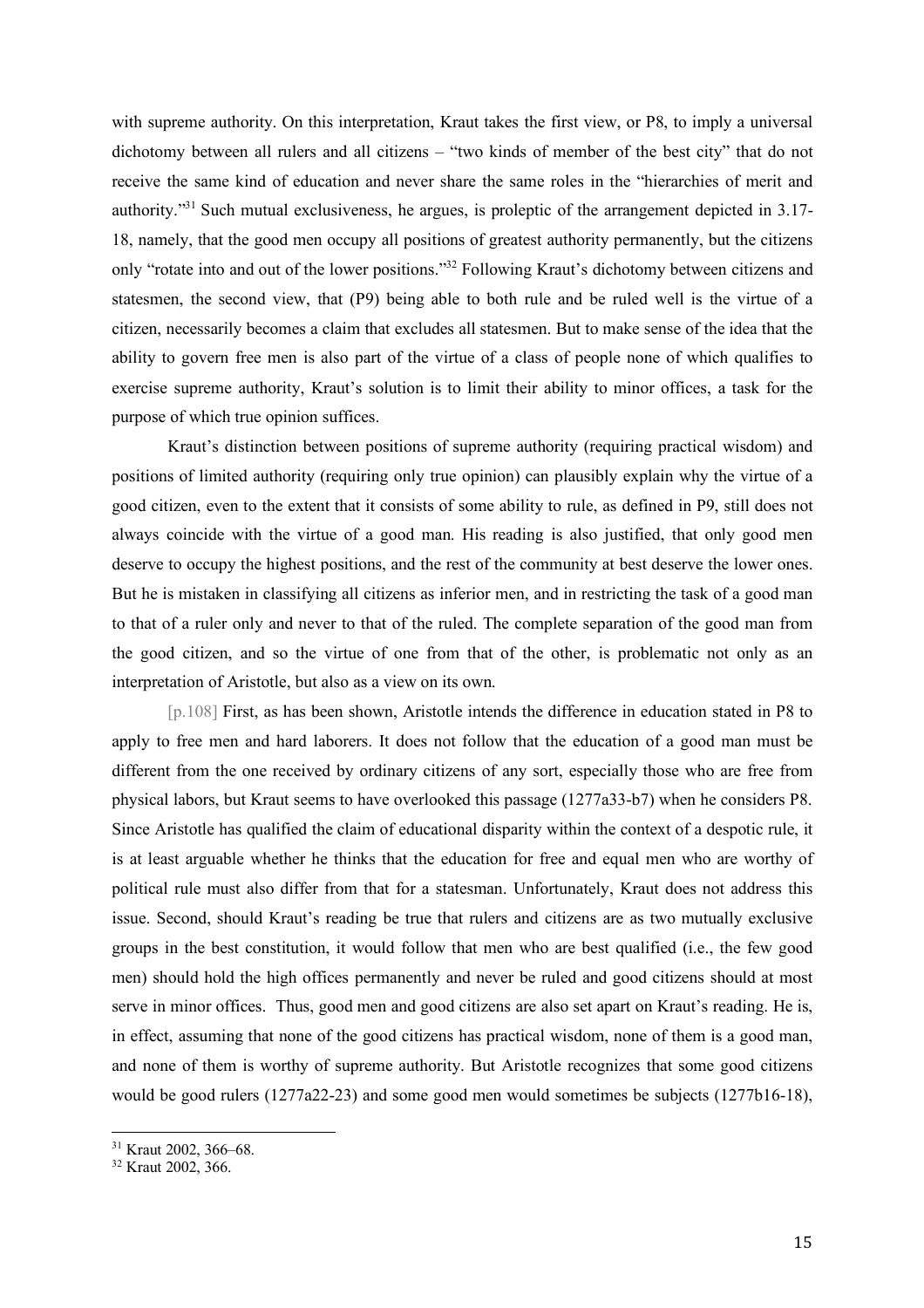so that not only the same person is both good man and good citizen (3.5 1278a41-b6) but, specifically, the virtue of the good man also is "of necessity" the same as that of the good citizen in the best *polis* (3.18 1288a37-39). Moreover, if by some divine luck a *polis* happens to be blessed with so many equally good and worthy men as exceeding the number of high offices needed in the government,<sup>33</sup> it is impossible to let all of them rule permanently and simultaneously. The greater the proportion of good men in a population, the more questionable Kraut's model becomes, for positions of supreme authority are necessarily few in any constitution. A state governed by too many rulers is not a viable state. Even in a meritocracy, if there are more equally qualified persons than needed, some or all of these good men should take turns in the high offices and let themselves be ruled by other good men periodically. Aristotle's theory of the excellence of the good man, as he sets forth in 3.4, is even suggestive of such mobility, and should be represented as such.

However, the issue is complicated by the following argument, provided by Aristotle himself (1277a14-25):

(P8) The rulers and the ruled should receive different sorts of education and learn different things.

(P10) While the good ruler is good and "has practical wisdom" (*phronimos*), the citizen need not be so.

But since

(P11) The virtue of a good ruler and that of a good man are the same, and

(P12) The ruled is also a citizen,

(C4) The virtue of a good man is not unqualifiedly the same as that of a citizen: they would be identical in citizen of some sort but not in others.

[p.109] P11 and P12 show how the good man's virtue and the citizen's virtue line up differently in the ruler-subject scheme outlined in P8. But if P8, Kraut could counterargue, is really about the rule of free men over slaves and not about rulers governing citizens, why does Aristotle apply this scheme to the citizen as the ruled at all? This concern may have caused Kraut to take P8 as evidence for the mutual exclusiveness of rulers and citizens in Aristotle's best *polis*. He may have therefore interpreted P10 to mean that no citizen ever possesses practical wisdom, and understood P11 as that a good man should always be in supreme power and never be ruled. If this reading were correct, Aristotle would maintain that the virtue of a good man and that of a citizen never coincide in any individual. His actual conclusion, however, is the opposite: (C4) "The virtue of a citizen and a man would not simply be the same, but that of a citizen of some sort would."<sup>34</sup> He also concludes in the next chapter that this citizen must also be "a statesman, who is authoritative or has the capacity for being authoritative,

<sup>&</sup>lt;sup>33</sup> Hopefully not too many, though. See §3.2.

<sup>34</sup> 1277a22-23: οὐχ ἡ αὐτὴ ἁπλῶς ἄν εἴη πολίτου καὶ ἀνδρός, τινὸς µέντοι πολίτου.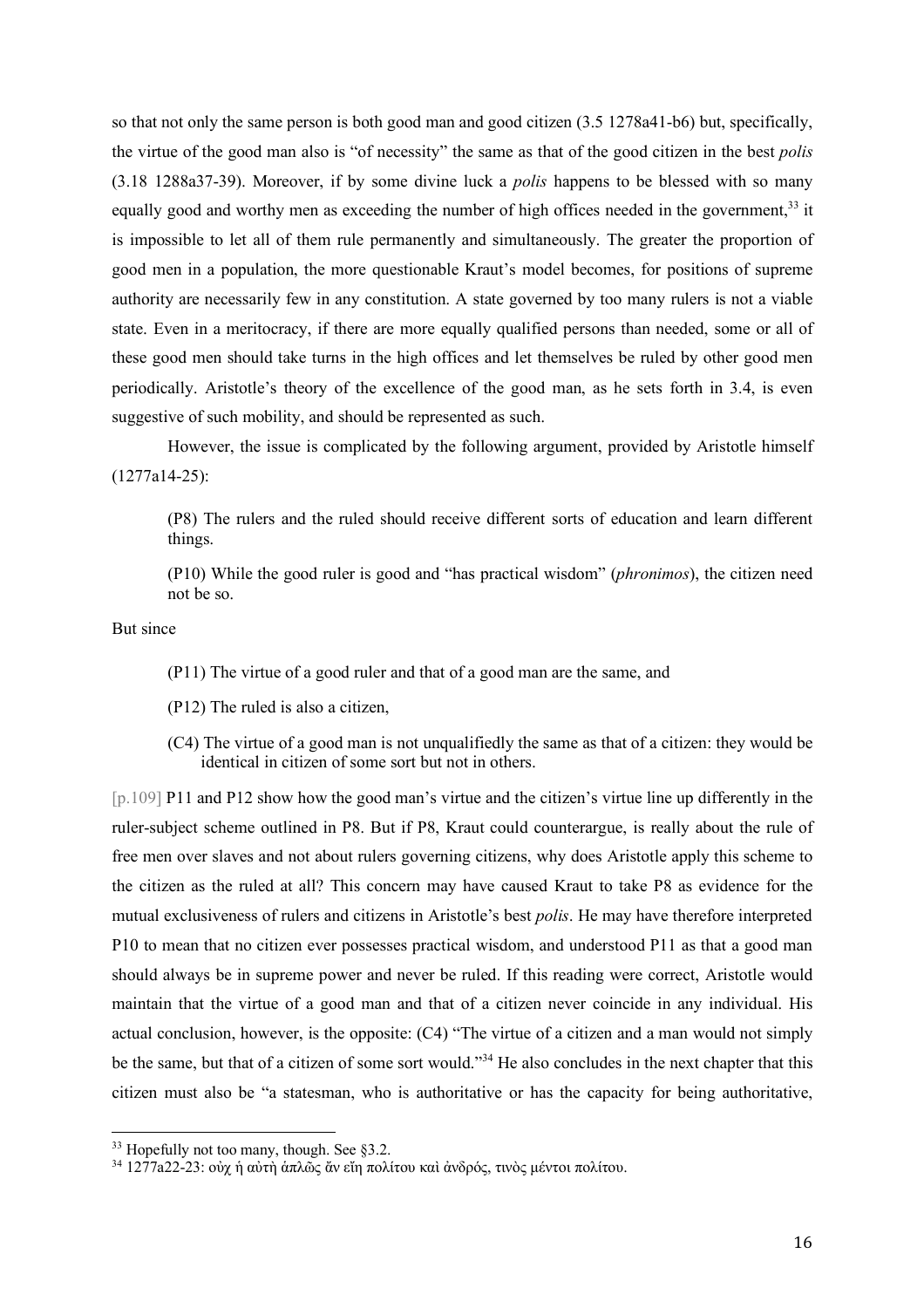either by himself or with others, over the concern of communal affairs" (1278a40-1278b5). This shows that a citizen, in Aristotle's mind, can also be a ruler.

So, the text itself is prompting us to avoid separating the good man and the good citizen completely when we read P10 and P11, but at the same time to keep the rule of free men over slaves in view to explain the relevance of P12 to P8. The key to this puzzle is to be mindful that manual laborers are also citizens in existing constitutions.<sup>35</sup> Aristotle acknowledges this fact, and given his view that the people who perform necessary tasks for others work like slaves and should not be admitted as proper citizens in his best polis (3.4 1277a36-1277b3, 3.5 1278a5-12), he would but admit that not everybody who is called a citizen in reality is worthy of political rule. As far as vulgar craftsmen and hired laborers are concerned, even in a *polis* where they are considered citizens, the relationship between the political rulers and them is in fact – Aristotle would not be hesitant to say – between unequals and should be permanent, like the one between masters and slaves. The education and training received by this kind of citizen is thus unfitting for a statesman or a good man, and a cobbler or carpenter does not really need the distinct capability of a ruler to excel. But there is another kind of citizen, who does not have to perform 'servile' tasks to earn a living. These free men, who alone may have the leisure and aptitude to take part in the public realm, are citizens in the fullest sense, and among them are the good men. Therefore, P10 is true not in the sense that no citizen ever needs practical wisdom, but in the sense that citizens, most broadly construed, do not all need practical wisdom.36 Furthermore, P11, that the virtue of a good ruler and that of a good man are the same, should not be understood as a confinement of the good man's task to holding high offices, for Aristotle himself clearly acknowledges the possibility of  $[p,110]$  a good man being a free subject, for which reason he claims that it is also the virtue of a good man to know both sides of the political rule (1277b16-19). Kraut argues that Aristotle says so only because the mature good man must have been under others' rule when he was a child or adolescent.<sup>37</sup> But Aristotle infers from the circumstance when the good man is "*being ruled* but free"<sup>38</sup> that his virtue, *in this circumstance*, must "contain kinds in accordance with which he *rules* and is ruled" (1277b18-20, emphases mine). Since Aristotle here does speak of a kind of virtue by which its possessor rules, the possessor he speaks of as being ruled but free must be an *adult* good man. Further, when Aristotle summarizes the conclusions of chapter 4 in the next chapter, he says that the statesman in the best constitution alone, who "is

<sup>&</sup>lt;sup>35</sup> In what sense were manual laborers citizens in e.g. classical Athens? This subject is thoroughly treated in Blok 2017.

<sup>&</sup>lt;sup>36</sup> Kraut 2002, 367 uses the distinction between φρόνησις and δόξα άληθής in 1277b28-29 to justify a rulercitizen dichotomy. But Aristotle has clearly formulated it only as a distinction between a good ruler and a good subject, not between a good ruler and a good citizen.

<sup>&</sup>lt;sup>37</sup> Kraut 2002, 367.

<sup>&</sup>lt;sup>38</sup> 1277b18: άρχομένου μὲν ἐλευθέρου δὲ. The participle ἀρχομένου, "being ruled", is with the present stem, not the perfect. The imperfect aspect of this participle indicates *being ruled* not as something completed but as something that continues to happen, and the present participle is typically used in cases where the continual occurrence it indicates is concurrent to the leading claim.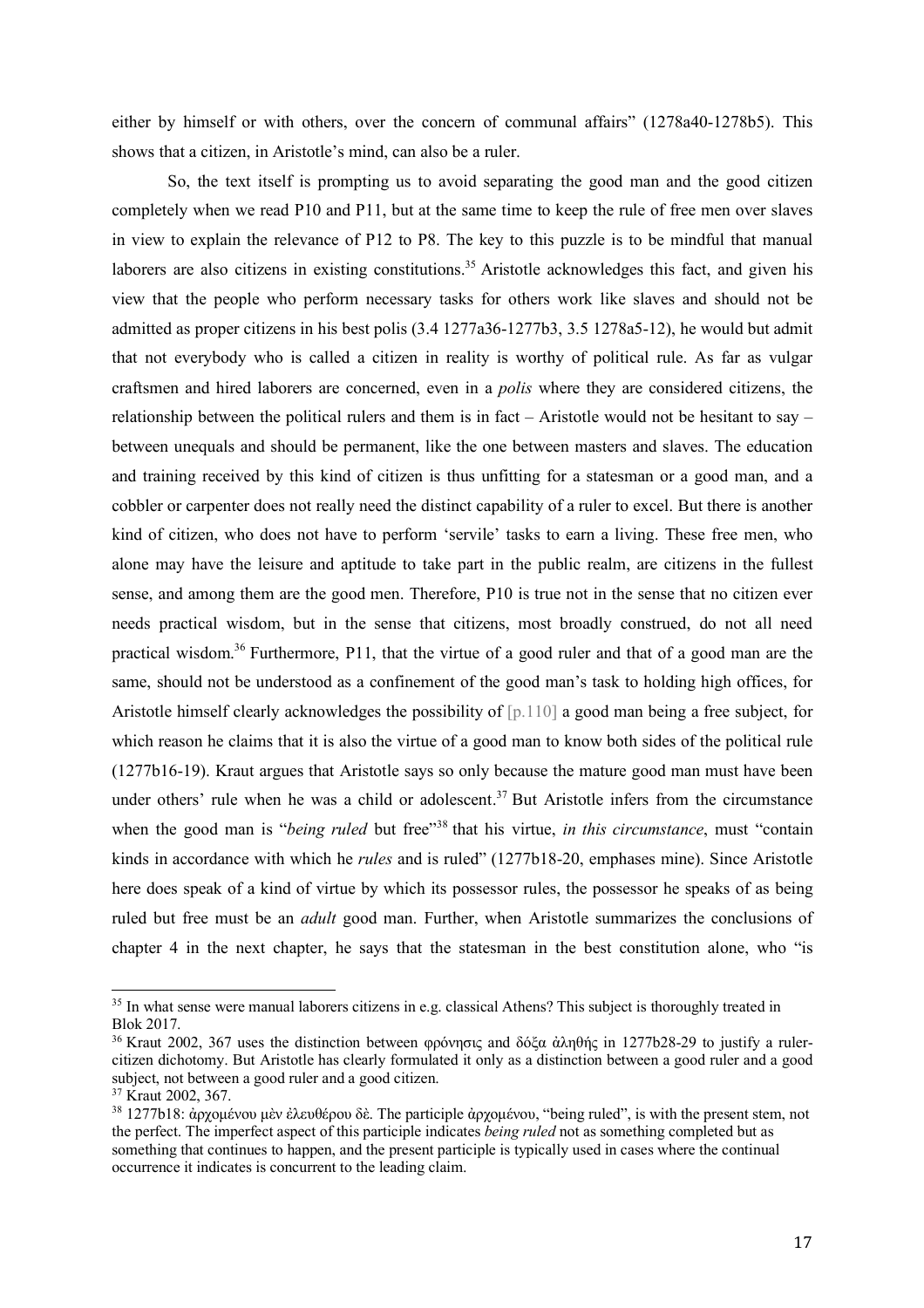authoritative or has the capacity for being authoritative",<sup>39</sup> is the person in whom the virtue of a good man and that of an excellent citizen coincide (1278a40-1278b5). Aristotle would not describe – otherwise very misleadingly – the good man as one who is actually ruling *or has the capacity for ruling*, if he did not think that a good man as a mature adult should ever be ruled in the best constitution. In fact, as early as in book 1, Aristotle has already been explicit that "ruling and being ruled alternate in most cases of a political rule"; he even compares and contrasts this with the permanence of a man's authority over a woman (*Pol* 1.12 1259b4-10). Therefore, the virtue of a mature good man is identical to that of a ruler *not* because he will never be a subject. Rather, it is because an excellent ruler must have practical wisdom, which constitutes moral completeness (*NE*<sup>40</sup> 6.13 1144b30-1145a2), and a good man is no one other than a man of such complete virtue (*Pol* 3.4 1276b33-34). This person, well qualified to be a statesman as he is, by no means lacks the ability to be a virtuous free subject, since all the other virtues are common to both the ruler and the subject in a political rule, though he will need to adjust his capabilities accordingly (1277b16-27).

It is therefore not an alien assumption for Aristotle that, in the best constitution, at least some good citizens are good men, who generally rule in high offices but might occasionally be free, private subjects. It is in these individuals that the virtue of a good man and the virtue of a good citizen coincide. However, whether because good men are rare or because a city-state cannot accommodate too many of them, or both, (P5) it is not possible for citizens to be all good men even in the best constitution. There will be citizens who are significantly inferior to the good men – and hence they never deserve to rule in high offices – but could nonetheless perform [p.111] their own tasks well. These too are good citizens, though their goodness must be different from that of a good man.

As for these other decent members of the *polis*, since Aristotle suggests that it is also part of their virtue to have the capacity for ruling, he probably thinks that they also share in ruling – although not without qualification. The ruling task for this sort of good citizens – not of all good citizens – is probably of a position of authority that is limited in one way or other, so that it does not require practical wisdom beyond true opinion. With some critical changes made to Kraut's model, here is a hopefully more plausible picture of the best constitution to which 3.4 applies. In this best *polis*, only men free from the necessary chores are citizens, and they are all good citizens, because every one of them has the virtue sufficient for his own civil duty. Since all of them have gone through a phase of training and have performed duties under the supervision of their seniors, they have all acquired the virtue of the ruled. The distinctive element in this virtue is true opinion, which enables them not only to fare well as ordinary subjects, but also to participate in posts of limited authority. It may be an "office" (*archê*), which has authority to issue orders single-handedly (*Pol* 1299a25-28), but only one

 $39$  1278b3-4: καὶ κύριος ἤ δυνάμενος εἶναι κύριος.

<sup>40</sup> For the three books common to the *Eudemian* and *Nicomachean* Ethics – *EE* 4, 5, and 6, which are *NE* 5, 6, and 7, respectively – I will refer to them by their enumeration in the *Nicomachean Ethics*.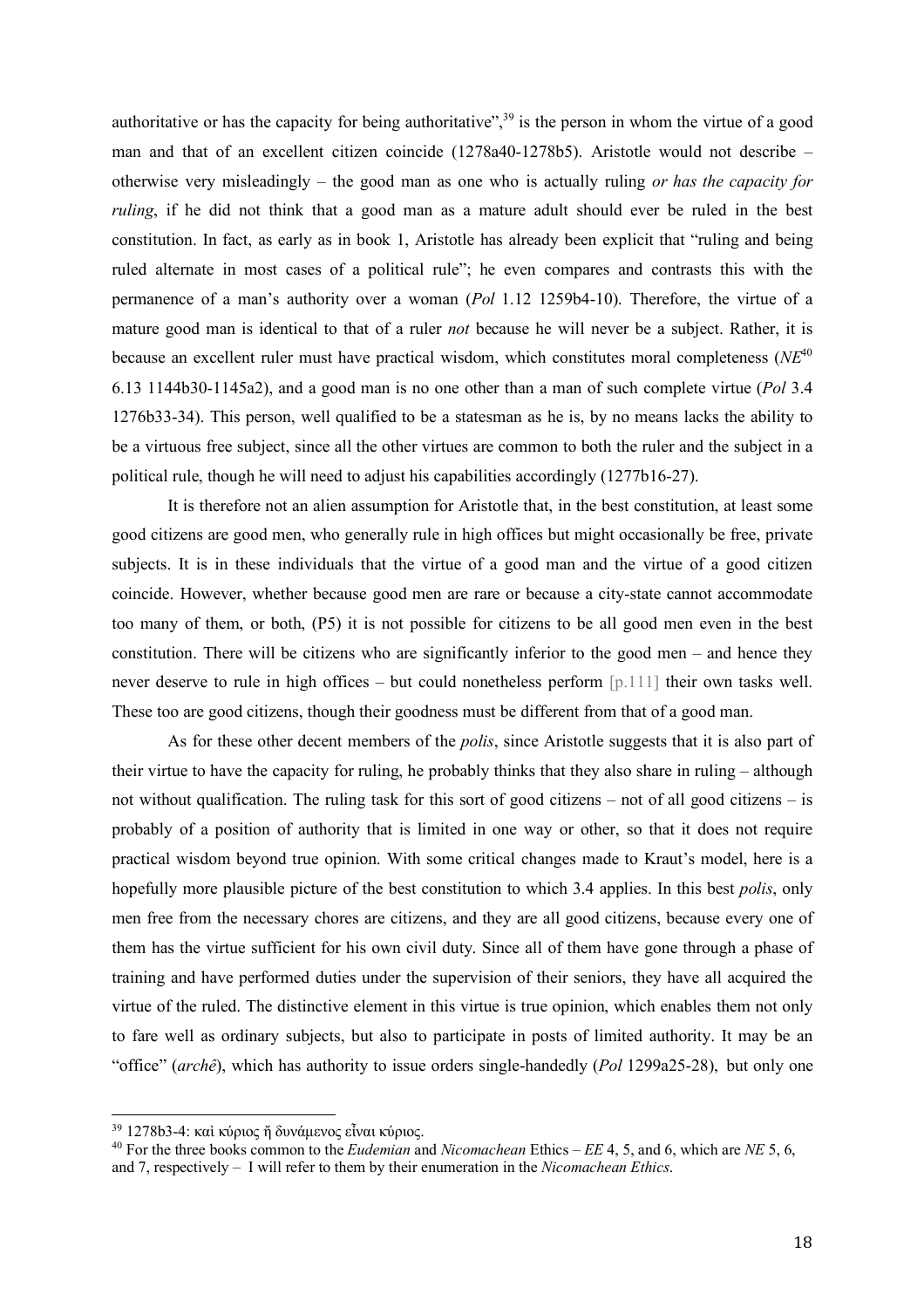that supervises activities of either limited significance, e.g. ordering how some stock of food is to be distributed (*Pol* 1299a23), or limited scope, e.g. supervising to ensure good order at *some one agora* (*Pol* 1299b16-18). The position may also be one that deals with grave matters concerning the whole *polis*, but it would be part of a *collective* body, as is an assemblyman or a juror. For example, it belongs to the assembly to deliberate whether to make war or peace and whether to form or dissolve alliances (*Pol* 1298a4-5), and it belongs to a court to decide whether someone has wronged the entire community.<sup>41</sup> Therefore, all citizens have a share in at least some virtue for ruling as well as for being ruled. However, true opinion is inadequate for the positions of supreme authority, because such highlevel ruling requires practical wisdom, the distinctive element in the virtue of a good ruler. But one who possesses practical wisdom must be a person of complete virtue, i.e., a good man, for one who is practically wise necessarily has all of ethical virtue as well (*NE* 6.13 1144b30-1145a2). Therefore, the good men alone deserve to hold high offices. If the state is short of, or has barely enough good citizens who are also good men, these rare few should always be in power. If there are more good men than there are high offices, and these elites are equal in every way relevant to being a ruler, then they should take turns holding those offices and be ordinary citizens or hold minor offices during their time off. But in either case, in the best constitution where only he who has attained practical wisdom is allowed high authority, the virtue of a good man and that of a good citizen clearly coincide in this capable statesman, whether he is actually exercising power or temporarily out of office, for it is precisely the defining element of his virtue as a good man, i.e. practical wisdom, that enables him to make his distinctive contribution of supreme governance to his community. [p.112]

## 5 Third Puzzle: Is the Good Man's Virtue One or Many?

 

Recall Aristotle's account of the Identity Thesis: The virtue of a good man and that of a good citizen are identical in the case of the good men in the best constitution, in which all citizens are good citizens, each possessing the abilities necessary for both ruling and being ruled. This account seems to imply that the virtue of a good man in the best constitution has to exhibit not only the ability to rule but also the ability for being ruled. Our Third Puzzle is, again, how Aristotle can consistently maintain that the virtue of a good man differs from that of a citizen in being uniform with respect to civil role.

The fact that a good man can sometimes be a free citizen who is not in power explains why Aristotle says that the good man should have both the ability to rule and the ability to be ruled, and that "his virtue will clearly not be of one kind" (1277b16-19). No doubt, the good man not only will do well as a supreme ruler, but also, since in his youth he has received the same training as every citizen has, it is part of his complete virtue to excel as a free subject, so that he is necessarily a good citizen ready to perform any political function in the best constitution. It does not, however, mean that

<sup>41</sup> One of the eight courts Aristotle acknowledges in *Pol* 4.16. Another one deals with "such things as bear on the constitution" (1300b20-21).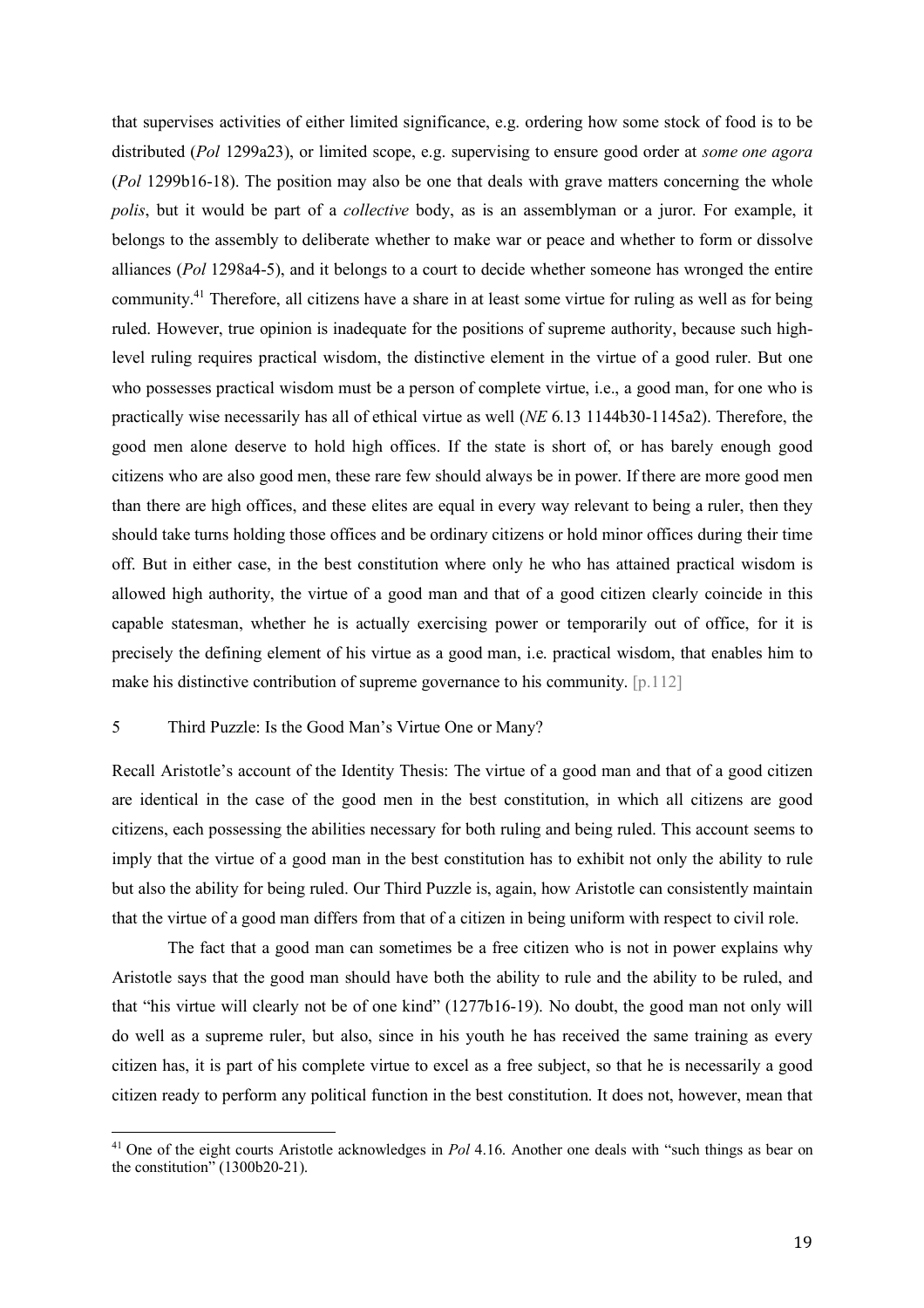the virtue of a good man qua good man thus varies from role to role. The good man is expected to be capable of both ruling and being ruled because, and only insofar as, he is a citizen who participates in the political rule of the best constitution. What might vary and be of more than one kind is not that which makes him a good man, but that which makes him a good citizen. It is always by having practical wisdom, and by having practical wisdom alone (the mature intellectual virtue that makes perfect all the ethical virtues), that an individual is a good man. Even though the good man does have true opinion and, for that matter, many other virtues, these constitute only the lesser virtues required by his having practical wisdom. Since the virtue of a good man or statesman is marked solely by practical wisdom, not by a plurality or a disjunction of things, it is one and complete.

However, before we get comfortable with the idea that the good man's virtue is always practical wisdom and what varies is his virtue qua citizen-virtue only, we must be able to explain Aristotle's final remarks toward the end of the chapter:

Practical wisdom is the only virtue peculiar to one who rules; for it seems that the rest are necessarily common to both the ones being ruled and the ones who rule, and practical wisdom is not the virtue of the ruled anyway, but true opinion is (1277b25-29).

If the roles of ruler and subject call for the same virtues except practical wisdom, and true opinion rather than practical wisdom is the virtue of the ruled, and if the good man, when he switches from one role to another, somehow also has to make adjustment to his capability, does it mean that he has to 'switch off' his practical wisdom when he lives as an ordinary citizen? If it does, great difficulties would follow. First, it does not seem realistic that one can choose to be temporarily less wise. Second, it is obscure why it is ever more appropriate or beneficial to be active without practical wisdom than to be active with it. In what way might practical wisdom – a state indispensable for both personal moral completeness and the steering of the best organized *polis* – ever be excessive or even unfit for non-ruler tasks, so [p.113] much so that the good man should somehow suppress or obscure it when he lives the life of an ordinary citizen? The answers to these questions are elusive. Therefore, perhaps the idea, that a good man should switch from practical wisdom to true opinion when he leaves office, cannot be defended other than sophistically. A better reading should be sought.

If practical wisdom really is the sole virtue peculiar to an excellent ruler, what and how should the good man change when he rotates into or out of power, if not switching between practical wisdom and true opinion? Although Aristotle thinks that the one who rules and the one who is ruled share all the other virtues in common, he also maintains, at 1277b17, for example, that the justice and moderation of the ruler is of a different kind. He explains this by returning to a familiar and unfortunate comparison: "a man would seem to be cowardly, if he should be brave like a brave woman is, and a woman might seem to be loquacious, if she should be as modest (*kosmios*) as a good man is" (1277b21-23). By analogy, then, a person exercising supreme authority in comparison to a common citizen needs to be bolder to bear certain possible outcomes with graver consequences when he is making a decision that will affect the entire *polis* and, when he is to lead, he must be more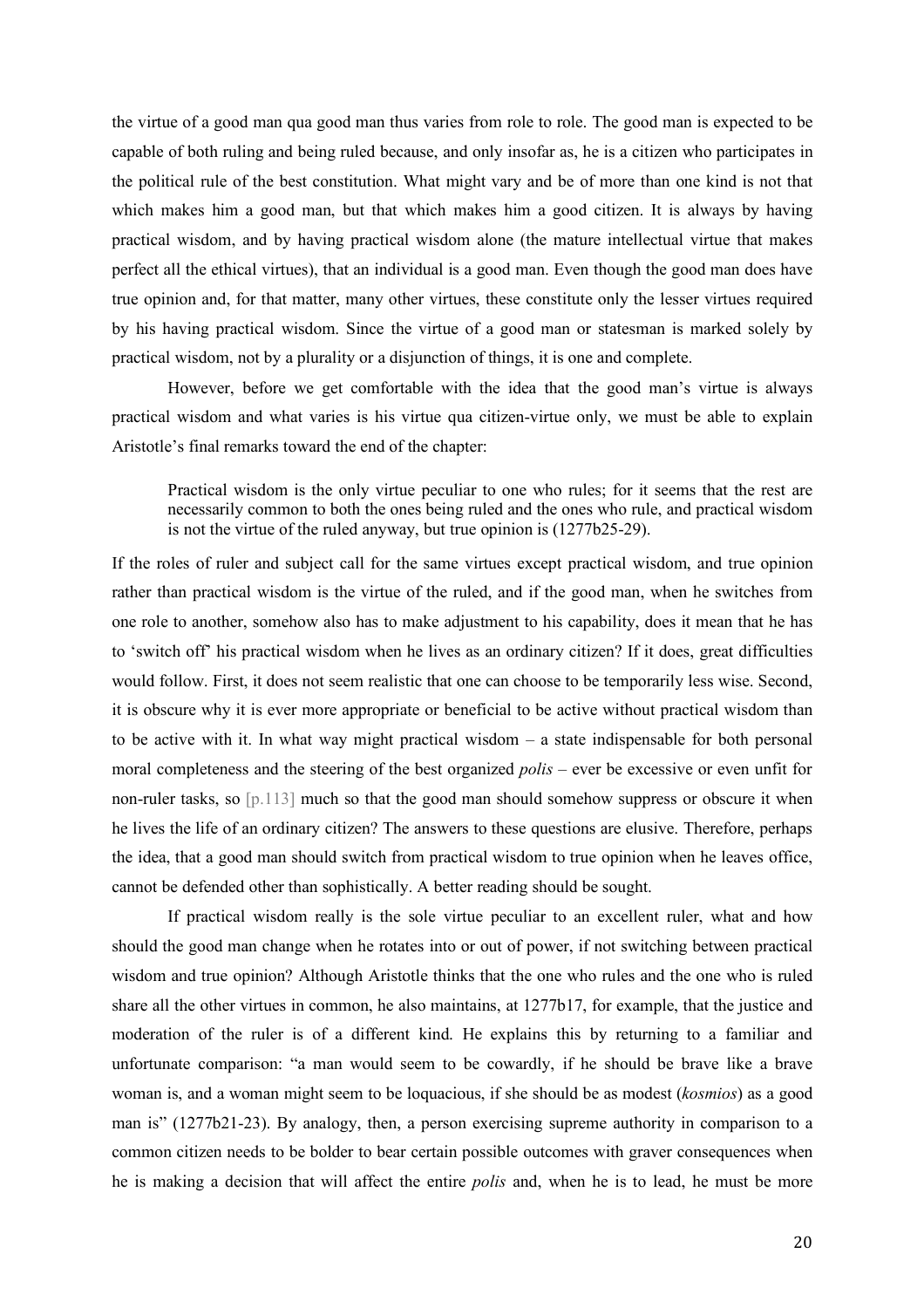assertive in voicing his opinion. It is in this sense that the ruler and the ruled should have "different kinds" of the same virtues of character. They both should have virtues such as courage and moderation. But since only the right level of boldness and assertiveness for a given circumstance are, respectively, courage and moderation, $42$  and since ruling and being ruled are circumstances that call for different levels of the same qualities, what is courageous or moderate is different for these two positions. As for the justice mentioned here at 1277b16-25, Aristotle probably means the virtue that is specifically opposed to greediness (for more than one's due share) (*NE* 5.2 1130a14-b5).<sup>43</sup> In this case, a level of concern for private benefit (relative to the concern for common or others' benefit) that passes as just for a subject-citizen may count as greedy insofar as one is serving in public office. Conversely, what is a just level of concern for common benefit (relative to the concern for private benefit) for a ruler may be undue for a subject-citizen, conflicting with some of the other virtues. In sum, the good man who is switching from a position of supreme power to that of a subject-citizen should exhibit different levels of quality or temperaments that are appropriate to the new context, only by which he can (continue to) be said to have virtue of character. Further, it seems to be the same one practical wisdom, possession of same one correct *logos* – "ratio", "reason", or "account" –, with which [p.114] the good man's "states" (*hexeis*)<sup>44</sup> each amount to virtue (*NE* 6.13 1144b26-29). As such, practical wisdom enables him on every occasion to hit the mean (*NE* 2.6 1106a27-b29) and exhibits the right temperament, and one such occasion is being a subject-citizen.

But how do we reconcile this with Aristotle's claim that practical wisdom is peculiar to one who rules, whereas true opinion is instead the virtue of the ruled? Dorothea Frede has a detailed view on the difference of virtue between the ruler and the ruled.<sup>45</sup> While she, too, thinks that the statesman should continue to exercise practical wisdom even in conducting his own life while being ruled by others, she argues that, as in the case of the ethical virtues, practical wisdom also has two versions, and the one appropriate for a private citizen is not the same as the one that should be exercised by a ruler. Frede takes Aristotle's distinction between the communal good and the individual's good in *NE* 1.2 (1094b7-10) as a hint that there are two versions of practical wisdom: one focuses on the wellbeing of a community as a whole; the other mainly on taking care of the individual's own situations.

<sup>42</sup> See *NE* 2.2 1104a25-30. And if what Aristotle means by "moderation" is a virtue that always concerns pleasure, then perhaps what I call assertiveness here is to be construed as e.g. pleasure-taking with respect to

speaking.

<sup>43</sup> As opposed to justice in the sense of one's *complete* virtue insofar it is in relation to another (*NE* 5.1 1129b25-27, 1130a11-13), of which anti-greed justice is a part or aspect. At 1277b16-25 Aristotle is unlikely to mean justice the complete virtue, because here he cites justice *as an example* (οἷον δικαιοσύνη) of the good man's virtue and he mentions justice *alongside* moderation, but justice the complete virtue would *include* moderation, courage, etc. (insofar as these relate to another person as well). For more on how this and other distinctions of justice in the two *Ethics* are at work in the *Politics*, see Chap. 4 of the present volume.

<sup>44</sup> "State" is how I translate the difficult word *hexis* (ἕξις, for which *hexeis* is the plural) in Aristotle. For him, to have the *hexis* e.g. for speech is to have the *dunamis* (capacity) for speech in a robust sense. Every sound human being has the *dunamis* to speak in some sense, but they do not have the *hexis* for speech unless (they have learned to speak and so) can readily speak.

<sup>45</sup> Frede 2005, 178–80.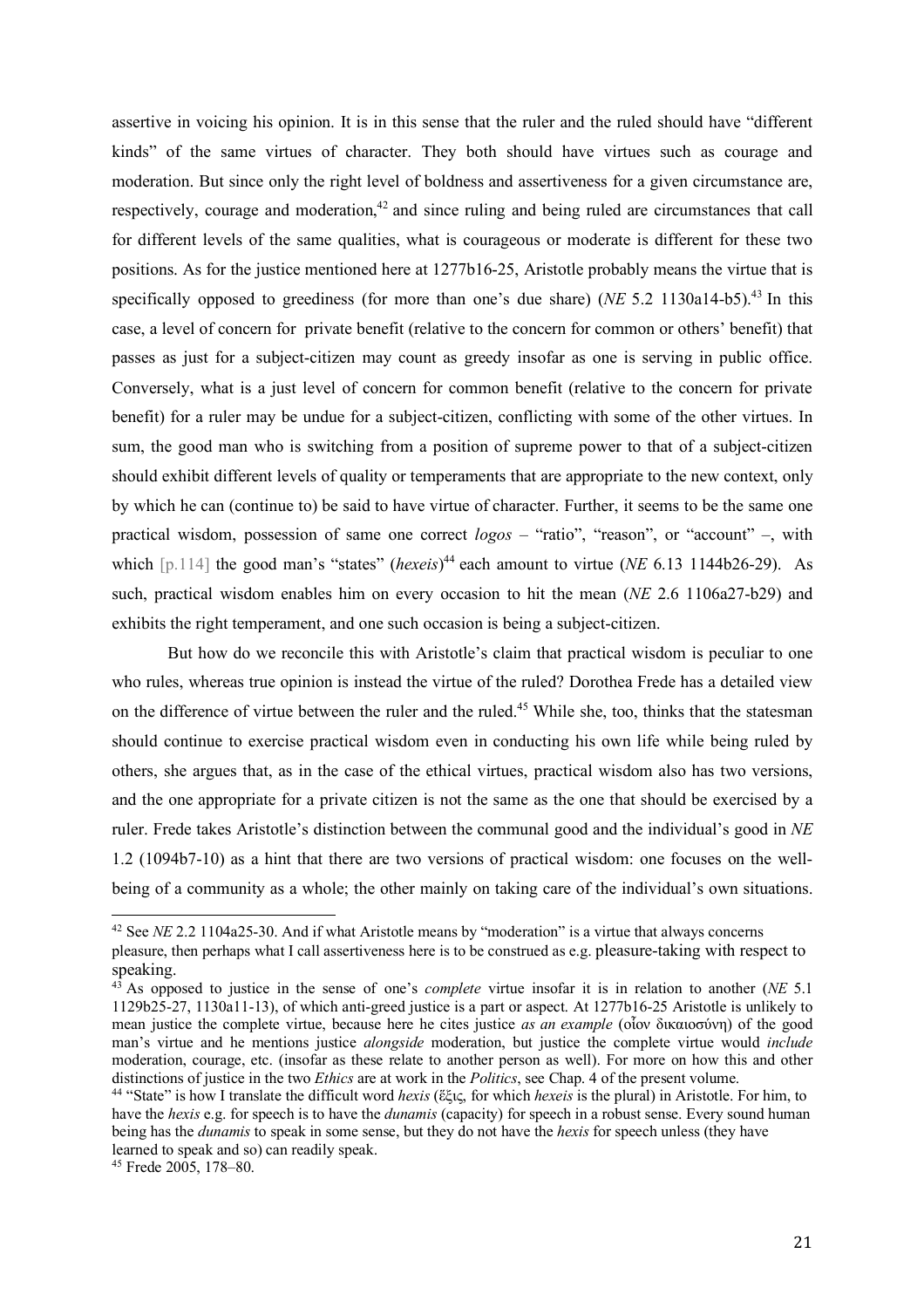She also interprets Aristotle's distinction between the genders in *Pol* 1.13, at 1260a12-13, as to imply that the wisdom that could be had by a woman, unlike a man, is "without authority" (*akuros*), and she assumes this distinction to also exist between the ruler and the ruled in a polis. In other words, according to Frede's interpretation, Aristotle thinks that the good man who is taking a break from ruling should switch from sovereign wisdom to a kind of wisdom that concerns mainly the good of the individual. Even more interestingly, Frede actually offers an explanation as to why it might be beneficial to limit one's practical wisdom. She argues for the higher and lower versions of practical wisdom and of other virtues not only from the different functional requirements of the ruler and of the ruled, but also from the well-being of the statesman himself. Given the Aristotelian theme that a happy life consists in performing activities that utilize one's talents, and that the city-state exists for this end, Frede points out that, for Aristotle, the office of a supreme ruler is not only a duty, but also an opportunity that only a sizable community can offer to the most gifted individuals to actualize their highest potential. Not being able to rule, on the other hand, would be a curtailment of their happiness. In this light, the good men not just qualify, but are *entitled* to rule. It is therefore only consistent, Frede argues, for Aristotle to hold that in order not to feel entirely dissatisfied while taking his turn as a subject, a statesman should have an alternative set of lower virtues, by the activation of which he can "remain active without too much suffering from deprivation".

Frede's suggestion to keep the Aristotelian end (*telos*) of the *polis* in view and thus to not forget that ruling is as much a beneficial activity as an obligation for the capable is illuminating. For it shows how the chapter connects to the central thesis and where it lies in the overall framework of the *Politics*. But we must be careful [p.115] when attributing to Aristotle the idea of "activation of an alternative form of practical wisdom", for he thinks that, though political expertise and practical wisdom differ in being, they are the same state (*NE* 6.8 1141b23-24). Perhaps the idea is that, when it is his turn, the statesman should give it all he has got to run his state well; when it is not, he should use his wisdom to mind his own business, and let the ones in office worry about the common good. This way the good man as a subject-citizen is still able to exercise his distinguishing ability, although only to a lesser extent. He may even use his wisdom to think about public issues and discuss them with his fellowmen – as any responsible citizen should –, but the ability required to deliberate as a spectator is still far less demanding than what it takes to be actually on the spot, wrestling with factions of competing interests, making the right decisions under pressures from all sides, and taking the ultimate responsibility. The kind of understanding, prudence, fortitude, and commitment to justice required for this job is obviously not in the same league as the capability needed to merely take care of one's household and deal with other private individuals. For Aristotle – perhaps because the society of his time was considerably simpler than ours, to the effect that there were fewer choices in occupation and career than there are now – unless one is a political leader, practical wisdom at its best has little application: if a good man not in office attempts to utilize his stately virtue, he will only be reminded of its lack of application and be disappointed further. It is perhaps in this sense, then, that a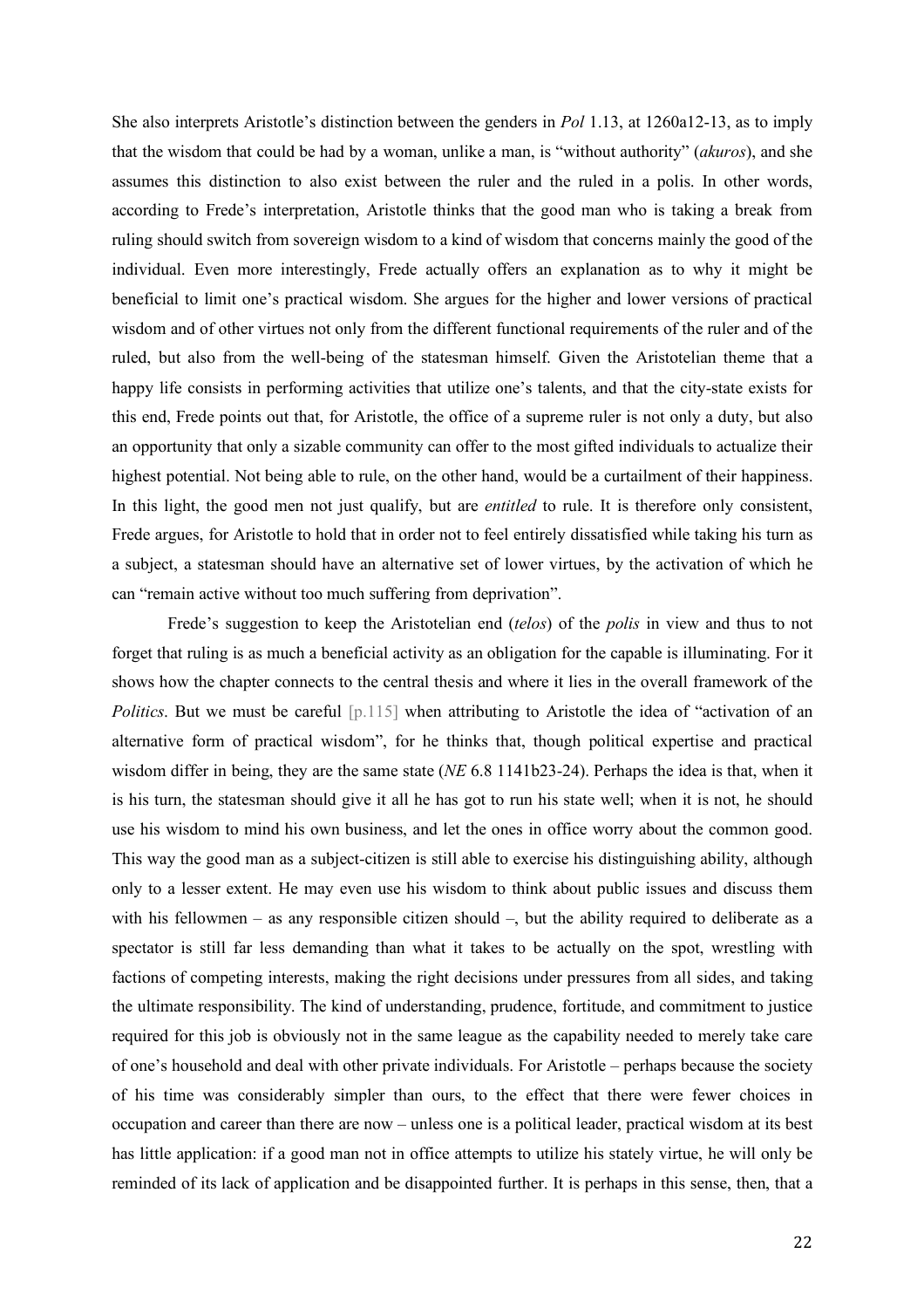good man needs two 'forms' of practical wisdom or, better, to exercise his practical wisdom in two ways. But the difference, which lies in the relative level of subtlety and sophistication needed for the complexity of the situation at hand, is one of degree rather than quality. Whether this interpretation holds or not, however, the general picture is clear: the good man does not have to deactivate his practical wisdom altogether when he returns to his private life. So, when Aristotle says that true opinion is the virtue of the ruled, he says so not because the ruled should not use practical wisdom even if they have it, but because not every citizen is expected to have it, while true opinion is already sufficient for the tasks of a private subject or a minor office.

#### 6 Can the Good Man Be a Good Citizen in a Constitution That Is not the Best?

In the best constitution, where all citizens must qualify and excel in their specific public roles, a good man and only a good man, who alone embodies the quality necessary and sufficient to govern well, qualifies to manage public affairs with supreme authority. Since practical wisdom constitutes both the complete virtue of him as an individual and the excellence with which he serves the state as a statesman, the virtue of a good man and that of a citizen coincide in him. Even if he is on a break from statesmanship, what he exercises to fare well as a subject-citizen or in [p.116] a lesser office is still his practical wisdom – though not at full capacity and though the true opinion that all the other citizens share with him would suffice.

But what about the good man who finds himself not in the best constitution but one where, say, the governing part governs to benefit itself rather than the whole community? This is not just not the best constitution – this is not even a correct one, by Aristotle's lights (*Pol* 3.7 1279a25-32). What makes one a good citizen relative to it? What Aristotle thinks about this seems different from what he says about the subject-citizen in the best constitution. There, his point is that practical wisdom is overkill, so that some aspect or element of it would suffice. Here, however, it seems to call for something in tension with practical wisdom. Suppose the ruling part that rules for private benefit is, in addition, a multitude that is free and poor. Aristotle would call such a constitution a democracy (Cf. *Pol* 3.7 1279b4-9, 3.8 1279a15-1280a2, 4.4 1290a30-b20). Suppose this poor majority would not hesitate to profit themselves at the expense of any minority that is relatively well-off (perhaps especially those who look different from themselves). Suppose this is implicitly licensed by a conception of justice, as equality in the sense of letting the opinion of the multitude prevail, or by a love of the freedom to do whatever one likes (*Pol* 5.9 1310a25-35). So, to subscribe to such values would presumably harmonize with the rule of this governing class, and this seems to contribute to the preservation of the democracy. So, this – it seems to follow from Aristotle's own account of Difference – would be part of what makes one a good citizen for this democracy, but it is incompatible with practical wisdom or what makes one a good man. Apparently, then, no one can simultaneously be a good man and a good citizen in a constitution that is similarly deviant. If we set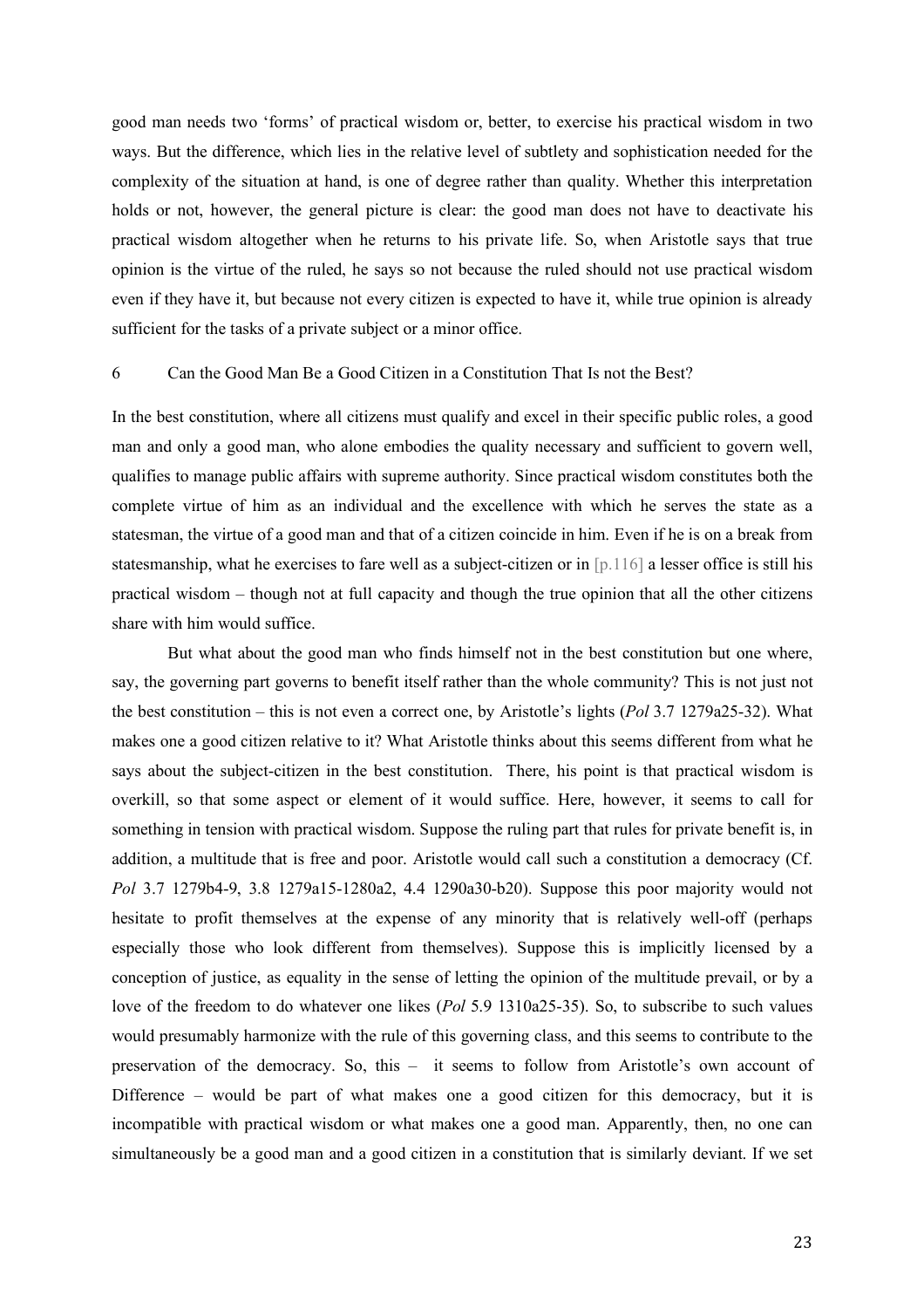aside the sort of constitution that Aristotle would consider correct but not strictly the best,<sup>46</sup> Newman's remark seems validated.

However, even if it does make a citizen good (for preserving their democracy) to value the democratic 'equality' or limitless liberty mentioned above, Aristotle seems to allow *another* way to be a democracy-preserving good citizen. He thinks that educating people according to their constitution is the most important way to make the constitution last (*Pol* 5.9 1310a12-14), but he is aware that what enables those who want a democracy to have a democracy is not just whatever that pleases them (1310a19-22). He goes on to criticize limitless freedom, championed in the most democratic of democracies, as an incorrect conception of freedom (1310a27-36). It is bad for the majority to rule for private benefit *and* however they please presumably because, among other things, it would lead to instability. This implies that the education that best suits a democracy, as Emma Cohen de Lara points out in Chap. 2, Sec. 5 of the present volume, would keep that love for limitless freedom in check. It is reasonable, then, to project that a good man, with his sane sense of justice, equality, freedom, etc. can *also* help a democracy last by counteracting its unsound [p.117] extremisms. So, on this reading, the good man's virtue is *one* of the things each of which would make someone a citizen good for preserving his deviant constitution. If this is right, then, *contra* Newman, the account in *Pol* 3.4 for the Difference Thesis allows one to be a good citizen without ceasing to be a good man even in a constitution that is not the best. And yet, having the good man's virtue is not the only way that helps preserve this constitution: having merely true opinion regarding equality or freedom presumably would also help, and perhaps loving limitless freedom would help in another way, etc. It is not that every citizen in a democracy, not even every citizen e.g. in the prevailing, authoritative majority, has to be a good man to be a good citizen. Thus, the Difference remains: the virtue of a good citizen is not the same as the virtue of a good man without qualification.

As should be obvious by now, for Aristotle, while the term *virtue of a good man* always refers to practical wisdom along with the ethical virtues perfected under its guidance, *virtue of a good citizen* has no determinate designation on its own. Without sufficient context, it does not pick out one psychic state or one degree of a quality. And perhaps, as we just observed, it admits of alternatives even for a given civil role inside a given constitution that is suboptimal – one that requires counterbalancing elements to be sustainable.

## 7 Conclusion

 

Aristotle's conceptions of the virtues of character and practical wisdom, as we find them in *NE* 2 and the books common to the two *Ethics*, seem indispensible for understanding how it is as *Pol* 3.4 states,

 $46$  E.g. where a multitude governs for common benefit and where military virtue, but not every virtue, is widely shared by those who make up this multitude. Aristotle accepts the convention of calling it a polity (*politeia*, which is also the word for "constitution" in general). See *Pol* 3.7 1279a37-b4.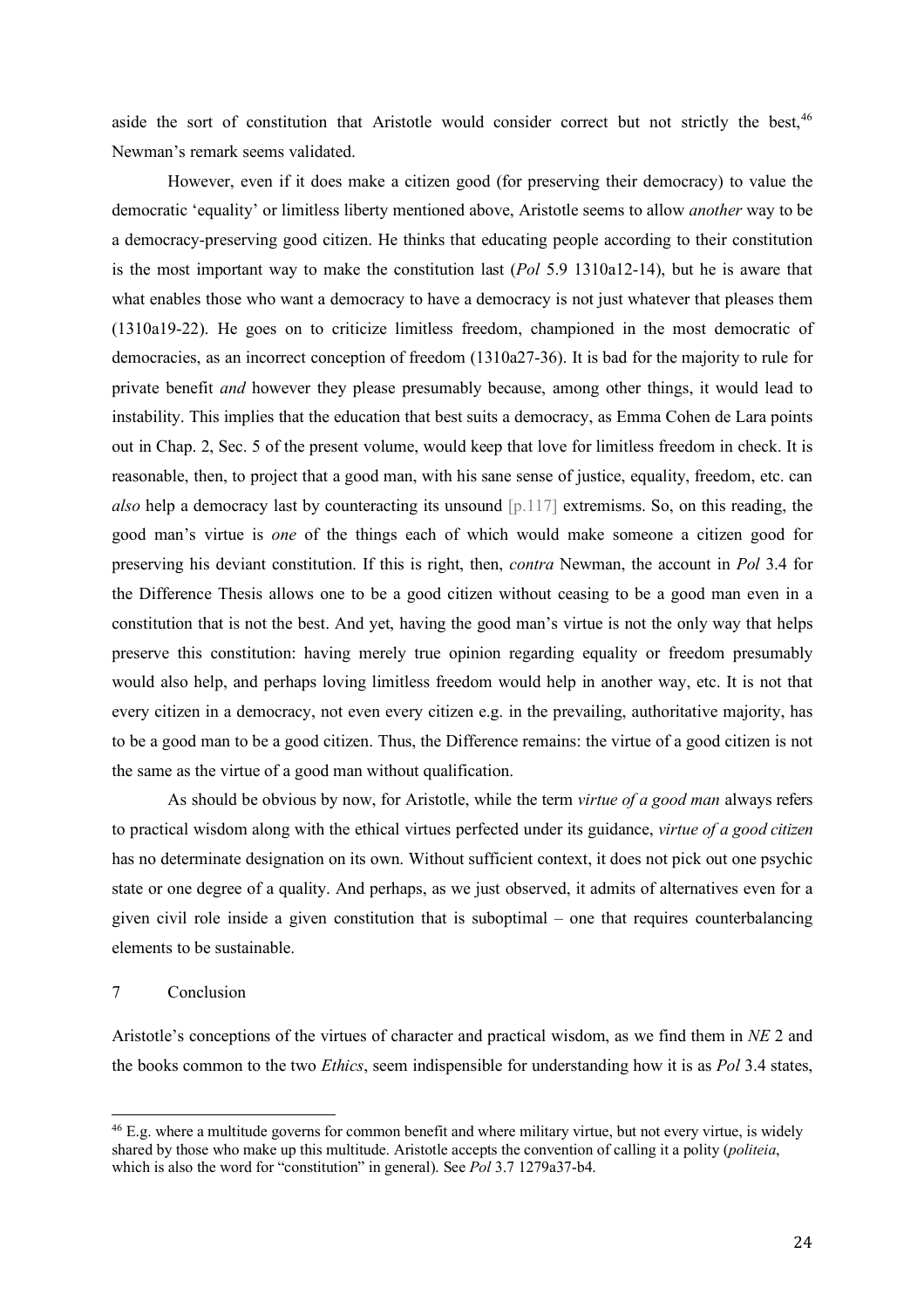that the good man's virtue is "one and complete" but also "contain kinds in accordance with which he rules and is ruled". Therefore, it is likely that the views Aristotle espouses in his ethical writings significantly inform his conception of the good citizen and his virtue – in the paradigm case, at any rate.

Further, as we build upon existing takes on the three puzzles, we have before us a coherent and rather detailed picture of Aristotle's best constitution, drawing from various places in the *Politics*: why this *polis* cannot consist of too many good men, what training its citizens do and do not receive, what lower offices there are for which true opinion suffices, how the abundance of good men affects whether they have to rotate out of power, etc. And even in a deviant constitution, as we observed in the last section, the good man's sensible values can help make the political structure last. Thus, the *Politics* is rich with resources for fleshing out the situated life of the ideal man we find in the *Ethics* – his life in the best city but also in a deficient reality.

And to what extent do Aristotle's conceptions of good citizenship and the best constitution accommodate deviations of reality from his human ideal? His introduction of the preservation of the community as the measure of good citizenship, apparently regardless of its constitution, is no doubt remarkable. This is not a starting point we find in Aristotle's ethical writings, nor can it be easily projected from them. There may be the 'inconvenience', too, as I have indeed argued, that a good man can be [p.118] required to temporarily hand over power even in Aristotle's best constitution, because there may be more good men in a community than are required to govern it. But this is hardly the direction in which *reality* tends to deviate from the ideal. And apart from these, there seems little trace in the conceptions of good citizenship and the best constitution in *Pol* 3.4 of accommodating deviations. If I am right with Frede about the first puzzle, Aristotle denies that every citizen in the best constitution can have the good man's virtue *because* an *ideal* society would have ample opportunities for all qualified individuals to fully exercise their virtues. As for good citizenship, given that the standard for a citizen's virtue is the preservation of his community even if its constitution is incorrect, the good man – we have seen – can still be its good citizen in his virtuous way. Aristotle actually says, when he begins to go over kinds of constitutions in *Politics* book 4, that the statesman need be able to help existing constitutions as well (4.1 1289a5-7). In this way, his acknowledgement of the possibility of defect is at peace with the centrality he assigns to the healthy, so to speak. So long as a deficient specimen approximates the paradigm in such a way as to be worth preserving, as to subsist as *a constitution*, practical wisdom can promote its health. For the paradigm is paradigm, and what approximates its soundness approximates its soundness, too, *by reference to* the end (*telos*) of political expertise, which is the human good (*NE* 1.2 1094a18-b7). And to have political expertise is to have practical wisdom (*NE* 6.8 1141b23-24). Therefore, it is no surprise that Aristotle would say, "it belongs to this same practical wisdom to see both laws that are the best and laws that fit each of the constitutions" (*Pol* 4.1 1289a11-13).